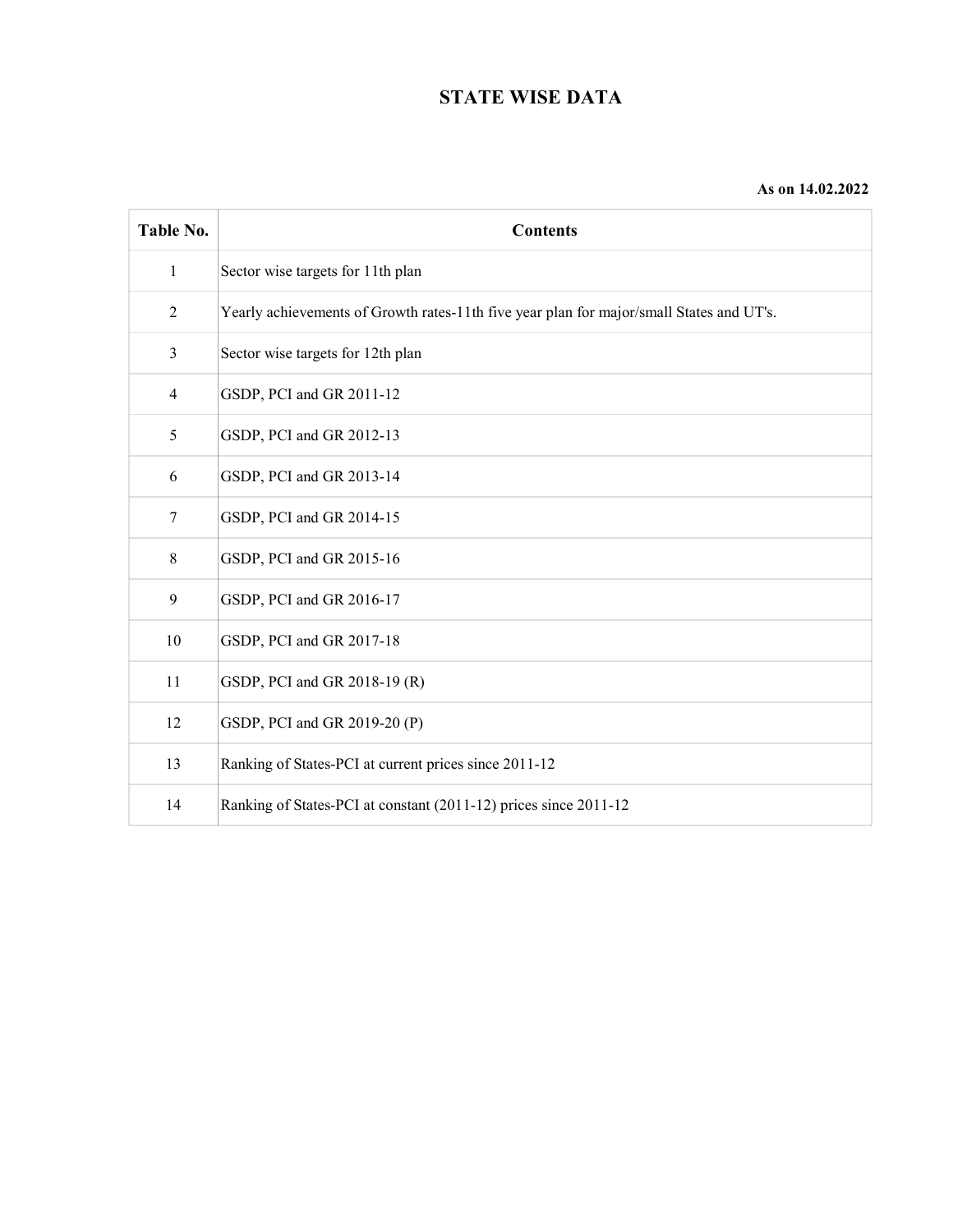|                |                  | <b>Targets fixed</b><br>by Planning Commission for 11th Plan(2007-12) |                     |                 |              |  |  |
|----------------|------------------|-----------------------------------------------------------------------|---------------------|-----------------|--------------|--|--|
| ${\bf SN}$     | State/UT         | Primary                                                               | Secondary           | <b>Tertiary</b> | <b>Total</b> |  |  |
|                |                  |                                                                       | <b>MAJOR STATES</b> |                 |              |  |  |
| $\mathbf{1}$   | Uttrakhand       | 3.0                                                                   | 12.0                | 11.0            | 9.9          |  |  |
| 2              | Bihar            | 7.0                                                                   | $8.0\,$             | 8.0             | 7.6          |  |  |
| $\mathfrak{Z}$ | Gujarat          | 5.5                                                                   | 14.0                | 10.5            | 11.2         |  |  |
| $\overline{4}$ | Jharkhand        | 6.3                                                                   | 12.0                | 8.0             | 9.8          |  |  |
| 5              | Haryana          | 5.3                                                                   | 14.0                | 12.0            | 11.0         |  |  |
| 6              | Maharashtra      | 4.4                                                                   | 8.0                 | 10.2            | 9.1          |  |  |
| $\tau$         | Madhy Pr.        | 4.4                                                                   | 8.0                 | 7.0             | 6.7          |  |  |
| $\,8\,$        | Rajasthan        | 3.5                                                                   | $\boldsymbol{8.0}$  | 8.9             | 7.4          |  |  |
| $\overline{9}$ | Kerala           | 0.3                                                                   | 9.0                 | 11.0            | 9.5          |  |  |
| $10\,$         | Andhra Pr.       | 4.0                                                                   | 12.0                | 10.0            | 9.5          |  |  |
| 11             | Himachal Pr.     | 3.0                                                                   | 14.5                | 7.5             | 9.5          |  |  |
| 12             | Tamil Nadu       | 4.7                                                                   | $\boldsymbol{8.0}$  | 9.4             | 8.5          |  |  |
| 13             | Chattisgarh      | 1.7                                                                   | 12.0                | $\!\!\!\!\!8.0$ | 8.6          |  |  |
| 14             | West Bengal      | 4.0                                                                   | $11.0\,$            | 11.0            | 9.7          |  |  |
| 15             | Karnataka        | 5.4                                                                   | 12.5                | 12.0            | 11.2         |  |  |
| 16             | Odisha           | 3.0                                                                   | 12.0                | 9.6             | $8.8\,$      |  |  |
| 17             | Uttar Pradesh    | 3.0                                                                   | $\boldsymbol{8.0}$  | 7.1             | 6.1          |  |  |
| $18\,$         | Assam            | $2.0\,$                                                               | $\boldsymbol{8.0}$  | $\rm 8.0$       | 6.5          |  |  |
| 19             | Punjab           | 2.4                                                                   | 8.0                 | 7.4             | 5.9          |  |  |
| 20             | $J\ \&\ K$       | 4.3                                                                   | 9.8                 | 6.4             | 6.4          |  |  |
|                |                  |                                                                       | <b>SMALL STATES</b> |                 |              |  |  |
| 21             | Sikkim           | 3.3                                                                   | $8.0\,$             | 7.2             | 6.7          |  |  |
| 22             | Delhi            | 4.1                                                                   | 12.0                | 11.1            | 11.2         |  |  |
| 23             | Mizoram          | 1.6                                                                   | $8.0\,$             | 8.0             | 7.1          |  |  |
| 24             | Goa              | 7.7                                                                   | 15.7                | 9.0             | 12.1         |  |  |
| 25             | Tripura          | 1.4                                                                   | $\rm 8.0$           | 8.0             | 6.9          |  |  |
| 26             | Arunachal Pr.    | 2.8                                                                   | 8.0                 | 7.2             | 6.4          |  |  |
| 27             | Meghalaya        | 4.7                                                                   | $\ \, 8.0$          | 7.9             | 7.3          |  |  |
| 28             | Manipur          | 1.2                                                                   | 8.0                 | 7.0             | 5.9          |  |  |
| 29             | Nagaland         | 8.4                                                                   | 8.0                 | 10.0            | 9.3          |  |  |
|                |                  |                                                                       | U.T.                |                 |              |  |  |
| 30             | A & N Islands    | 6.4                                                                   | 5.0                 | 5.4             | 5.4          |  |  |
| 31             | Chandigarh       | $0.0\,$                                                               | 15.0                | 10.4            | 13.0         |  |  |
| 32             | Puducherry       | 0.0                                                                   | 17.0                | 12.3            | 13.5         |  |  |
|                | <b>ALL INDIA</b> | 4.1                                                                   | 10.5                | 9.9             | 9.0          |  |  |

#### **Table-1 Sector wise targets for 11th plan**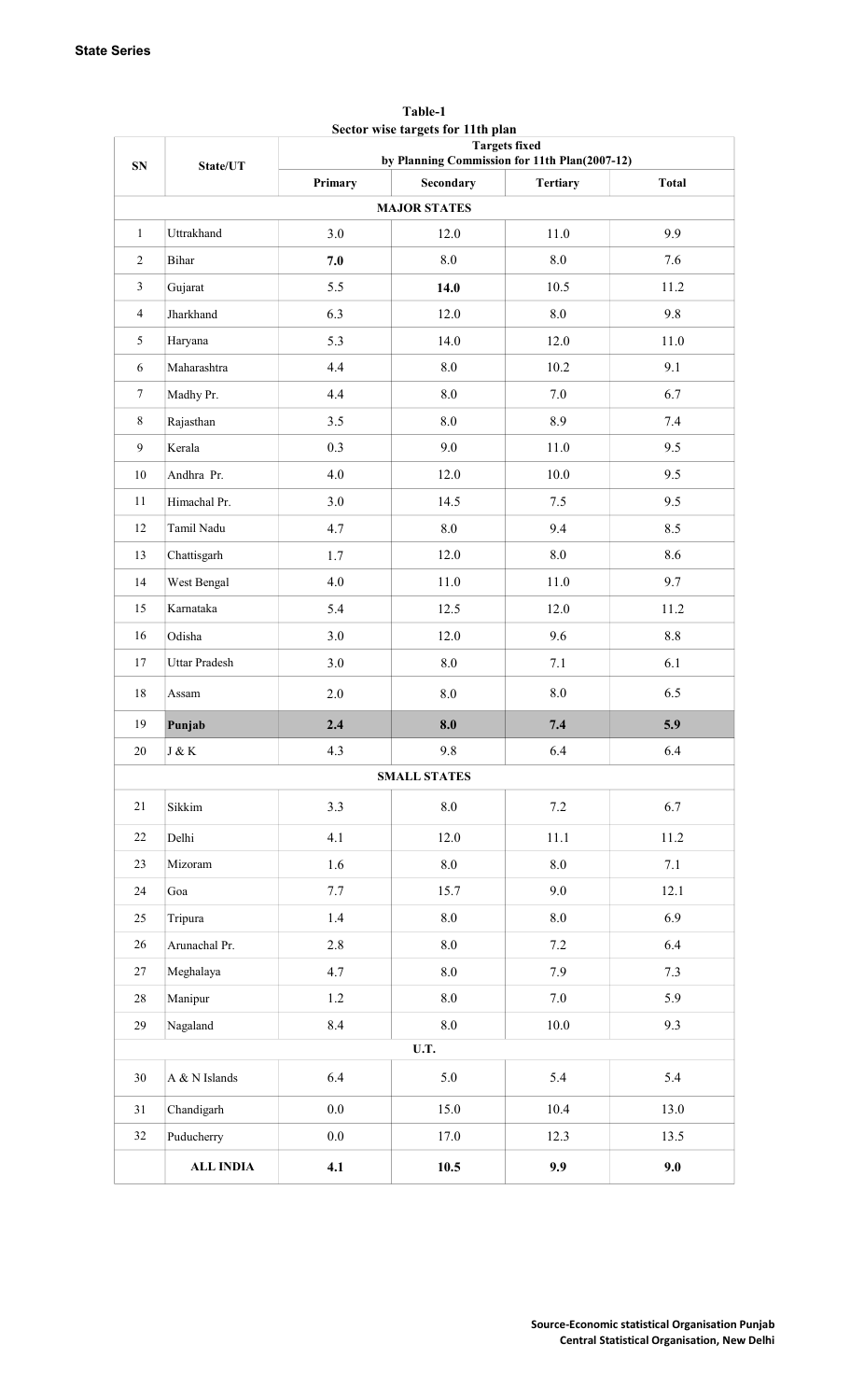**State Series** 

**Table-2**

# **Yearly Achievements of Growth Rates -11th Plan for Major/Small States and UT's**

**Table-2**

#### **Yearly achievements of Growth rates-11th five year plan for major/small States and UT's.**

|                |                  | <b>Targets fixed for 11th</b>              |         |                     |         |         | Growth Rates at constant 2004-05 prices |                  |
|----------------|------------------|--------------------------------------------|---------|---------------------|---------|---------|-----------------------------------------|------------------|
| ${\bf SN}$     | State/UT         | Plan<br>by Planning<br>Commission(2007-12) | 2007-08 | 2008-09             | 2009-10 | 2010-11 | 2011-12                                 | Average(2007-12) |
|                |                  |                                            |         | <b>MAJOR STATES</b> |         |         |                                         |                  |
| -1             | Uttrakhand       | 9.90                                       | 18.12   | 12.65               | 18.13   | 10.02   | 9.36                                    | 13.66            |
| $\overline{2}$ | Bihar            | 7.60                                       | 5.55    | 14.54               | 5.35    | 15.03   | 10.29                                   | 10.15            |
| 3              | Gujarat          | 11.20                                      | 11.00   | 6.78                | 11.25   | 10.01   | 6.66                                    | 9.14             |
| 4              | Jharkhand        | 9.80                                       | 20.52   | $-1.75$             | 10.14   | 15.86   | 4.49                                    | 9.85             |
| 5              | Haryana          | 11.00                                      | 8.45    | 8.17                | 11.72   | 7.41    | 8.03                                    | 8.76             |
| 6              | Maharashtra      | 9.10                                       | 11.26   | 2.58                | 9.30    | 11.26   | 4.82                                    | 7.84             |
| 7              | Madhy Pr.        | 6.70                                       | 4.69    | 12.47               | 9.56    | 6.31    | 8.54                                    | 8.31             |
| 8              | Rajasthan        | 7.40                                       | 5.14    | 9.09                | 6.70    | 14.41   | 8.34                                    | 8.74             |
| 9              | Kerala           | 9.50                                       | 8.77    | 5.56                | 9.17    | 6.92    | 5.85                                    | 7.25             |
| 10             | Andhra Pr.       | 9.50                                       | 13.12   | 2.14                | 7.24    | 6.81    | 6.25                                    | 7.11             |
| 11             | Himachal Pr.     | 9.50                                       | 8.55    | 7.42                | 8.09    | 8.79    | 7.31                                    | 8.03             |
| 12             | Tamil Nadu       | 8.50                                       | 6.13    | 5.45                | 10.83   | 13.12   | 7.39                                    | 8.58             |
| 13             | Chattisgarh      | 8.60                                       | 8.61    | 8.39                | 3.42    | 10.60   | 5.71                                    | 7.35             |
| 14             | West Bengal      | 9.70                                       | 7.76    | 4.90                | 8.03    | 5.78    | 4.72                                    | 6.24             |
| 15             | Karnataka        | 11.20                                      | 12.60   | 7.11                | 1.30    | 10.15   | 3.69                                    | 6.97             |
| 16             | Odisha           | 8.80                                       | 10.94   | 7.75                | 4.55    | 8.01    | 3.98                                    | 7.05             |
| 17             | Uttar Pradesh    | 6.10                                       | 7.32    | 6.99                | 6.58    | 7.86    | 5.58                                    | 6.87             |
| 18             | Assam            | 6.50                                       | 4.82    | 5.72                | 9.00    | 5.23    | 4.63                                    | 5.88             |
| 19             | Punjab           | 5.90                                       | 9.05    | 5.85                | 6.29    | 6.52    | 6.52                                    | 6.85             |
| 20             | J & K            | 6.40                                       | 6.40    | 6.46                | 4.50    | 5.65    | 7.95                                    | 6.19             |
|                |                  |                                            |         | <b>SMALL STATES</b> |         |         |                                         |                  |
| 21             | Sikkim           | 6.70                                       | 7.61    | 16.39               | 73.61   | 8.70    | 10.77                                   | 23.42            |
| 22             | Delhi            | 11.20                                      | 11.19   | 12.92               | 8.25    | 7.19    | 9.28                                    | 9.77             |
| 23             | Mizoram          | 7.10                                       | 10.98   | 13.34               | 12.38   | 17.18   | $-2.55$                                 | 10.27            |
| 24             | Goa              | 12.10                                      | 5.54    | 10.02               | 10.20   | 16.89   | 20.21                                   | 12.57            |
| 25             | Tripura          | 6.90                                       | 7.70    | 9.44                | 10.65   | 8.12    | 7.24                                    | 8.63             |
| 26             | Arunachal Pr.    | 6.40                                       | 12.06   | 8.73                | 9.42    | 3.80    | 5.56                                    | 7.91             |
| 27             | Meghalaya        | 7.30                                       | 4.51    | 12.94               | 6.55    | 8.57    | 12.50                                   | 9.01             |
|                | 28 Manipur       | 5.90                                       | 5.96    | 6.56                | 6.89    | $-0.58$ | 9.67                                    | 5.70             |
|                | $29$ Nagaland    | 9.30                                       | 7.31    | 6.34                | 6.90    | 9.35    | 8.32                                    | 7.64             |
|                |                  |                                            |         | U.T.                |         |         |                                         |                  |
| 30             | A & N Islands    | 5.40                                       | 10.13   | 14.32               | 13.20   | 7.86    | 7.89                                    | 10.68            |
| 31             | Chandigarh       | 13.00                                      | 7.28    | 8.10                | 5.49    | 1.00    | 3.37                                    | 5.05             |
| 32             | Puducherry       | 13.50                                      | 8.59    | 8.13                | 16.28   | 6.19    | 5.10                                    | 8.86             |
|                | <b>ALL INDIA</b> | 9.00                                       | 9.32    | 6.72                | 8.59    | 8.91    | 6.69                                    | 8.05             |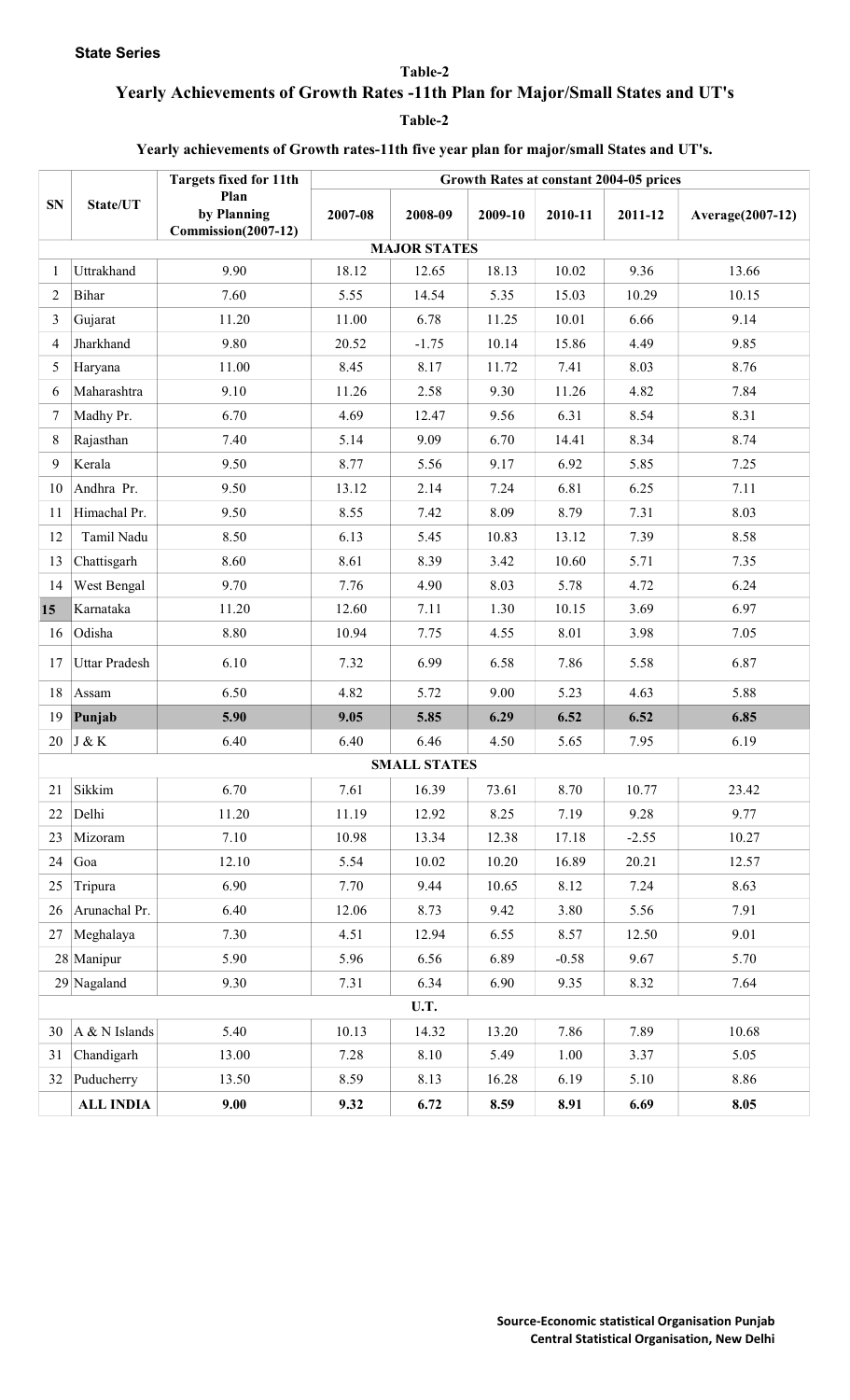| SN             | State/UT                           | <b>Targets fixed</b><br>by Planning Commission for 12th Plan(2012-17) |           |                 |              |  |  |  |
|----------------|------------------------------------|-----------------------------------------------------------------------|-----------|-----------------|--------------|--|--|--|
|                |                                    | Primary                                                               | Secondary | <b>Tertiary</b> | <b>Total</b> |  |  |  |
|                | <b>Non-Special Category States</b> |                                                                       |           |                 |              |  |  |  |
| $\mathbf{1}$   | Andhra Pradesh                     | 5.2                                                                   | 8.6       | 9.5             | 8.4          |  |  |  |
| $\overline{2}$ | <b>Bihar</b>                       | 6.0                                                                   | 10.0      | 10.0            | 9.1          |  |  |  |
| $\overline{3}$ | Chhattisgarh                       | 5.0                                                                   | 10.0      | 10.0            | 9.1          |  |  |  |
| $\overline{4}$ | Goa                                | 0.5                                                                   | 7.7       | 10.0            | 8.6          |  |  |  |
| 5              | Gujarat                            | 4.0                                                                   | 8.3       | 9.5             | 8.4          |  |  |  |
| 6              | Haryana                            | 4.2                                                                   | 7.5       | 9.5             | 8.1          |  |  |  |
| $\overline{7}$ | Jharkhand                          | 6.0                                                                   | 7.0       | 9.0             | 7.8          |  |  |  |
| 8              | Karnataka                          | 4.5                                                                   | 6.5       | 9.0             | 7.6          |  |  |  |
| 9              | Kerala                             | 1.0                                                                   | 7.0       | 9.5             | 8.2          |  |  |  |
| 10             | Madhya Pradesh                     | 7.0                                                                   | 10.0      | 9.0             | 8.8          |  |  |  |
| 11             | Maharashtra                        | 3.5                                                                   | 9.0       | 9.5             | 8.9          |  |  |  |
| 12             | Odisha                             | 4.0                                                                   | 9.0       | 9.0             | 8.2          |  |  |  |
| 13             | Punjab                             | 1.6                                                                   | 7.5       | 8.0             | 6.4          |  |  |  |
| 14             | Rajasthan                          | 4.6                                                                   | 7.0       | 9.0             | 7.4          |  |  |  |
| 15             | Tamil Nadu                         | 4.0                                                                   | 7.7       | 8.5             | 7.9          |  |  |  |
| 16             | Uttar Pradesh                      | 3.5                                                                   | 8.2       | 9.0             | 7.6          |  |  |  |
| 17             | West Bengal                        | 3.2                                                                   | 7.0       | 9.0             | 7.6          |  |  |  |
|                | <b>Special Category States</b>     |                                                                       |           |                 |              |  |  |  |
| 18             | Arunachal Pradesh                  | 5.5                                                                   | 9.0       | 10.0            | 8.3          |  |  |  |
| 19             | Assam                              | 4.8                                                                   | 4.7       | 9.0             | 7.1          |  |  |  |
| 20             | Himachal Pradesh                   | 3.0                                                                   | 8.7       | 9.0             | 7.9          |  |  |  |
| 21             | Jammu & Kashmir                    | 1.5                                                                   | 7.0       | 8.5             | 6.7          |  |  |  |
| 22             | Manipur                            | 5.3                                                                   | 5.0       | 8.5             | 6.6          |  |  |  |
| 23             | Meghalaya                          | 3.1                                                                   | 8.8       | 9.0             | 8.0          |  |  |  |
| $24\,$         | Mizoram                            | 6.9                                                                   | 9.9       | 9.0             | 8.6          |  |  |  |
| 25             | Nagaland                           | 4.5                                                                   | 9.0       | 8.0             | 7.2          |  |  |  |
| 26             | Sikkim                             | 4.0                                                                   | 8.0       | 10.0            | 8.4          |  |  |  |
| 27             | Tripura                            | 5.0                                                                   | $8.0\,$   | 9.0             | 7.9          |  |  |  |
| 28             | Uttarakhand                        | 3.0                                                                   | 9.3       | 10.0            | 9.0          |  |  |  |
|                | All India                          | 4.0                                                                   | 8.1       | 9.1             | 8.2          |  |  |  |

### **Table - 3 Sector-wise Targets fixed by Planning Commission for 12th Five Year Plan**

Source: Planning Commission,Govt. of India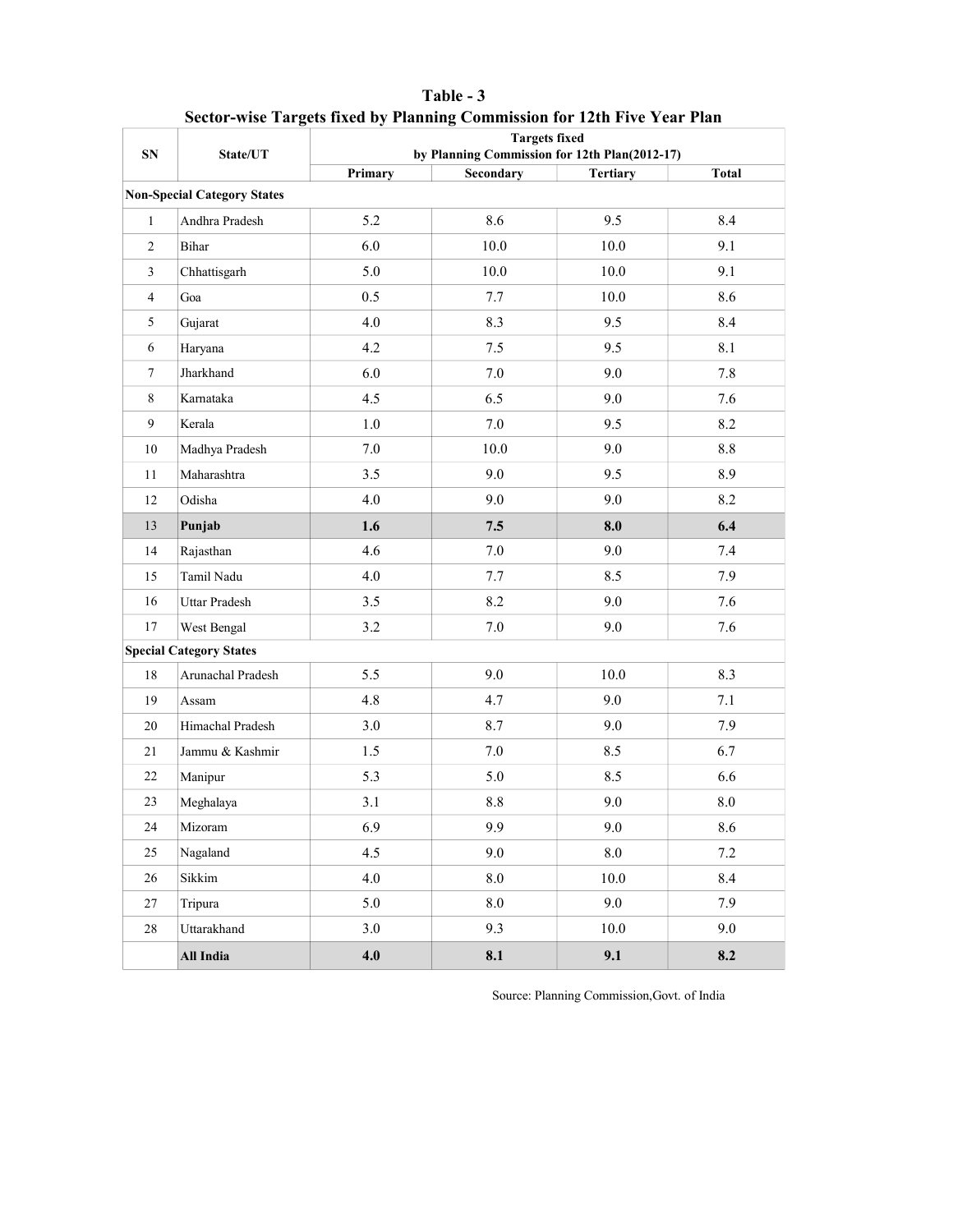|                |                      |                | 2011-12                            |                                                    |                                    |                                        |                                                |  |
|----------------|----------------------|----------------|------------------------------------|----------------------------------------------------|------------------------------------|----------------------------------------|------------------------------------------------|--|
| <b>SN</b>      | <b>State</b>         | Population     |                                    | <b>GSDP</b><br>(Rs. in crores)                     |                                    | Per Capita Income(NSDP)<br>(Rs.)       |                                                |  |
|                |                      | 2011<br>census | <b>At Current</b><br><b>Prices</b> | <b>At Constant</b><br>$(2011-12)$<br><b>Prices</b> | <b>At Current</b><br><b>Prices</b> | <b>At Constant</b><br>(2011-12) Prices | <b>GSDP</b> at<br>$(2011-12)$<br><b>Prices</b> |  |
| $\mathbf{1}$   | $\overline{2}$       | $\mathbf{3}$   | 4                                  | 5                                                  | 6                                  | $\overline{7}$                         | 8                                              |  |
| 1              | Andhra Pradesh       | 84,580,777     | 379402                             | 379402                                             | 69000                              | 69000                                  |                                                |  |
| $\overline{2}$ | Arunachal            | 1383727        | 11063                              | 11063                                              | 73540                              | 73540                                  |                                                |  |
| 3              | Assam                | 31205576       | 143175                             | 143175                                             | 41142                              | 41142                                  |                                                |  |
| $\overline{4}$ | Bihar                | 104099452      | 247144                             | 247144                                             | 21750                              | 21750                                  |                                                |  |
| 5              | Chhattisgarh         | 25545198       | 158074                             | 158074                                             | 55177                              | 55177                                  |                                                |  |
| 6              | Goa                  | 1458545        | 42367                              | 42367                                              | 259444                             | 259444                                 |                                                |  |
| 7              | Gujarat              | 60439692       | 615606                             | 615606                                             | 87481                              | 87481                                  |                                                |  |
| $\,$ 8 $\,$    | Haryana              | 25351462       | 297539                             | 297539                                             | 106085                             | 106085                                 |                                                |  |
| 9              | Himachal Pr.         | 6864602        | 72720                              | 72720                                              | 87721                              | 87721                                  |                                                |  |
| 10             | J & K                | 12541302       | 78256                              | 78256                                              | 53173                              | 53173                                  |                                                |  |
| 11             | Jharkhand            | 32988134       | 150918                             | 150918                                             | 41254                              | 41254                                  |                                                |  |
| 12             | Karnataka            | 61095297       | 606010                             | 606010                                             | 90263                              | 90263                                  |                                                |  |
| 13             | Kerala               | 33406061       | 364048                             | 364048                                             | 97912                              | 97912                                  |                                                |  |
| 14             | Madhya Pradesh       | 72626809       | 315562                             | 315562                                             | 38497                              | 38497                                  |                                                |  |
| 15             | Maharashtra          | 112374333      | 1280369                            | 1280369                                            | 99597                              | 99597                                  |                                                |  |
| 16             | Manipur              | 2570390        | 12915                              | 12915                                              | 39762                              | 39762                                  |                                                |  |
| 17             | Meghalaya            | 2966889        | 19918                              | 19918                                              | 60013                              | 60013                                  |                                                |  |
| 18             | Mizoram              | 1097206        | 7259                               | 7259                                               | 57654                              | 57654                                  |                                                |  |
| 19             | Nagaland             | 1978502        | 12177                              | 12177                                              | 53010                              | 53010                                  |                                                |  |
| 20             | Odisha               | 41974218       | 230987                             | 230987                                             | 48499                              | 48499                                  |                                                |  |
| 21             | Punjab               | 27743338       | 266628                             | 266628                                             | 85577                              | 85577                                  |                                                |  |
| 22             | Rajasthan            | 68548437       | 434837                             | 434837                                             | 57192                              | 57192                                  |                                                |  |
| 23             | Sikkim               | 610577         | 11165                              | 11165                                              | 158667                             | 158667                                 |                                                |  |
| 24             | Tamil Nadu           | 72147030       | 751486                             | 751486                                             | 93112                              | 93112                                  |                                                |  |
| 25             | Telengana            |                | 359434                             | 359434                                             | 91121                              | 91121                                  |                                                |  |
| 26             | Tripura              | 3673917        | 19208                              | 19208                                              | 47155                              | 47155                                  |                                                |  |
| 27             | <b>Uttar Pradesh</b> | 199812341      | 724050                             | 724050                                             | 32002                              | 32002                                  |                                                |  |
| 28             | Uttarakhand          | 10086292       | 115328                             | 115328                                             | 100314                             | 100314                                 |                                                |  |
| 29             | West Bengal          | 91276115       | 520485                             | 520485                                             | 51543                              | 51543                                  |                                                |  |
| 30             | $A & N$ islands      | 380581         | 3978                               | 3978                                               | 89100                              | 89100                                  |                                                |  |
| 31             | Chandigarh           | 1055450        | 18768                              | 18768                                              | 158967                             | 158967                                 |                                                |  |
| 32             | Delhi                | 16787941       | 343798                             | 343798                                             | 185001                             | 185001                                 |                                                |  |
| 33             | Puducherry           | 1247953        | 16818                              | 16818                                              | 119649                             | 119649                                 |                                                |  |
| 34             | <b>All India GDP</b> | 1210569573     | 8736329                            | 8736329                                            | 63462                              | 63462                                  |                                                |  |

**Table-4 GSDP, PCI and GR 2011-12**

Source: (i)Economic & Statistical Organisation,Punjab (ii) Central Statistical Organisation,New Delhi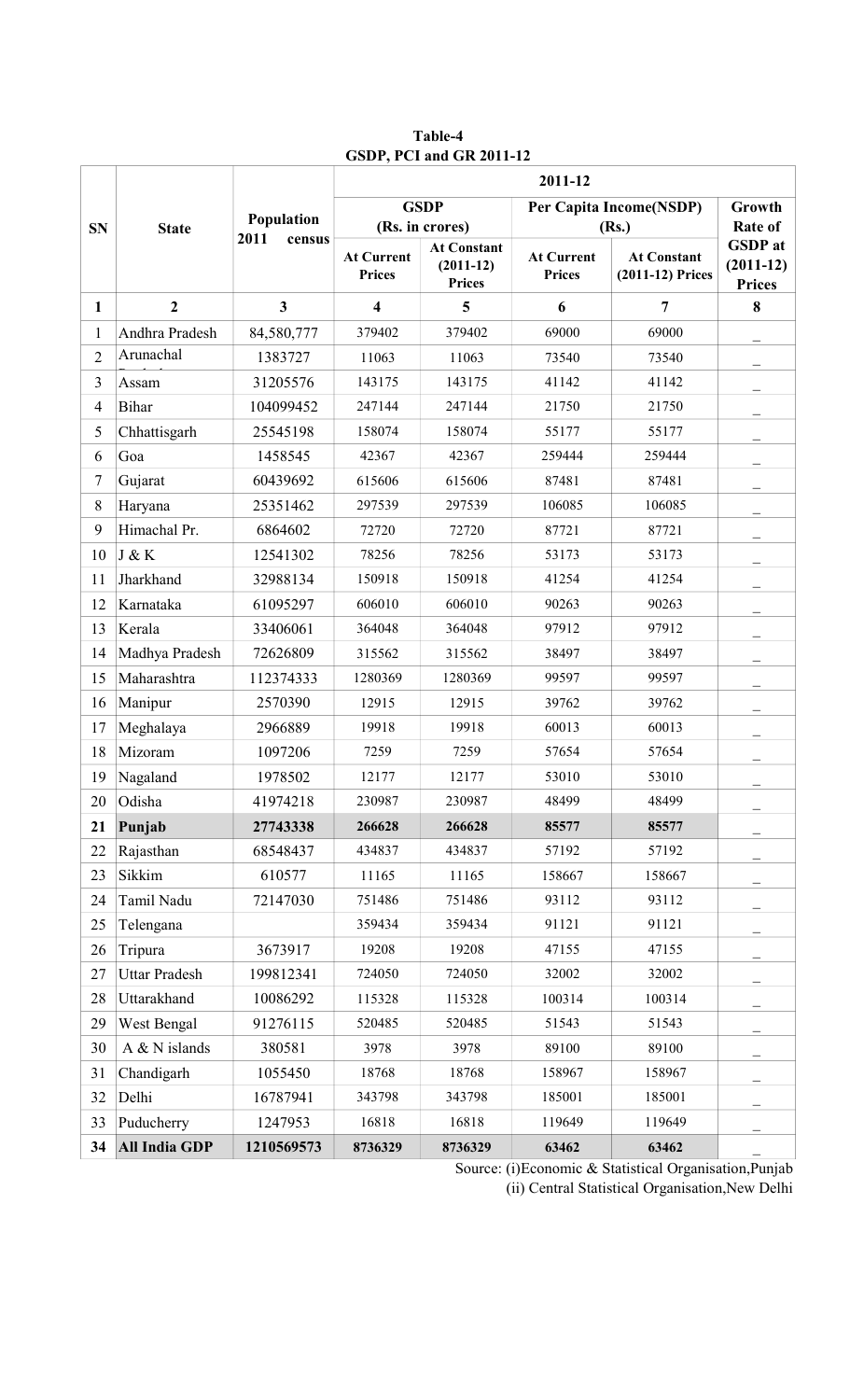# **Table-7 GSDP , PCI and G .R. - 2012-13**

# **Table - 5 GSDP,PCI and G.R.- 2012-13**

|                |                      | 2012-13                            |                                        |                                    |                                        |                                     |  |
|----------------|----------------------|------------------------------------|----------------------------------------|------------------------------------|----------------------------------------|-------------------------------------|--|
| Sr.N<br>0.     | <b>State</b>         |                                    | <b>GSDP</b><br>(Rs. In crores)         |                                    | Per Capita Income (NSDP)<br>(Rs.)      | <b>Growth Rate</b><br>of GSDP at    |  |
|                |                      | <b>At Current</b><br><b>Prices</b> | <b>At Constant</b><br>(2011-12) Prices | <b>At Current</b><br><b>Prices</b> | <b>At Constant</b><br>(2011-12) Prices | $(2011-12)$<br><b>Prices</b><br>(%) |  |
| $\bf{0}$       | $\mathbf{1}$         | 3                                  | $\overline{\mathbf{4}}$                | 5                                  | 6                                      | $\overline{7}$                      |  |
| $\mathbf{1}$   | Andhra Pr.           | 411404                             | 380629                                 | 74687                              | 68865                                  | 0.32                                |  |
| $\overline{2}$ | Arunachal Pr.        | 12547                              | 11299                                  | 82626                              | 73960                                  | 2.14                                |  |
| 3              | Assam                | 156864                             | 147342                                 | 44599                              | 41609                                  | 2.91                                |  |
| $\overline{4}$ | <b>Bihar</b>         | 282368                             | 256851                                 | 24487                              | 22201                                  | 3.93                                |  |
| 5              | Chhattisgarh         | 177511                             | 165977                                 | 60849                              | 56777                                  | 5.00                                |  |
| 6              | Goa                  | 38120                              | 35850                                  | 234354                             | 220019                                 | $-15.38$                            |  |
| 7              | Gujarat              | 724495                             | 682650                                 | 102826                             | 96683                                  | 10.89                               |  |
| 8              | Haryana              | 347032                             | 320912                                 | 121269                             | 111780                                 | 7.86                                |  |
| 9              | Himachal Pr.         | 82820                              | 77384                                  | 99730                              | 92672                                  | 6.41                                |  |
| 10             | J & K                | 87138                              | 80767                                  | 56828                              | 52406                                  | 3.21                                |  |
| 11             | Jharkhand            | 174724                             | 163250                                 | 47360                              | 44176                                  | 8.17                                |  |
| 12             | Karnataka            | 695413                             | 649673                                 | 102319                             | 95444                                  | 7.21                                |  |
| 13             | Kerala               | 412313                             | 387693                                 | 110314                             | 103551                                 | 6.50                                |  |
| 14             | Madhya Pr.           | 380925                             | 351683                                 | 44773                              | 41142                                  | 11.45                               |  |
| 15             | Maharashtra          | 1459629                            | 1357942                                | 112092                             | 104008                                 | 6.06                                |  |
| 16             | Manipur              | 13743                              | 12993                                  | 41230                              | 38954                                  | 0.61                                |  |
| 17             | Meghalaya            | 21872                              | 20354                                  | 64036                              | 59703                                  | 2.19                                |  |
| 18             | Mizoram              | 8362                               | 7778                                   | 65013                              | 60261                                  | 7.15                                |  |
| 19             | Nagaland             | 14121                              | 12868                                  | 61225                              | 55482                                  | 5.68                                |  |
| 20             | Odisha               | 261700                             | 243363                                 | 55105                              | 51087                                  | 5.36                                |  |
| 21             | Punjab               | 297734                             | 280823                                 | 94318                              | 88915                                  | 5.32                                |  |
| 22             | Rajasthan            | 493551                             | 454564                                 | 63658                              | 58441                                  | 4.54                                |  |
| 23             | Sikkim               | 12338                              | 11421                                  | 174183                             | 160553                                 | 2.29                                |  |
| 24             | Tamil Nadu           | 854825                             | 791824                                 | 105340                             | 97257                                  | 5.37                                |  |
| 25             | Telengana            | 401594                             | 370113                                 | 101007                             | 92732                                  | 2.97                                |  |
| 26             | Tripura              | 21663                              | 20873                                  | 52574                              | 50501                                  | 8.67                                |  |
| 27             | <b>Uttar Pradesh</b> | 822393                             | 758205                                 | 35812                              | 32908                                  | 4.72                                |  |
| 28             | Uttarakhand          | 131613                             | 123710                                 | 113654                             | 106359                                 | 7.27                                |  |
| 29             | West Bengal          | 591464                             | 542191                                 | 58195                              | 53157                                  | 4.17                                |  |
| 30             | A & N islands        | 4421                               | 4156                                   | 98777                              | 92644                                  | 4.48                                |  |
| 31             | Chandigarh           | 21609                              | 20285                                  | 180457                             | 169336                                 | 8.08                                |  |
| 32             | Delhi                | 391388                             | 366628                                 | 205568                             | 192220                                 | 6.64                                |  |
| 33             | Puducherry           | 18875                              | 17310                                  | 130548                             | 119196                                 | 2.93                                |  |
| 34             | All India            | 9944013                            | 9213017                                | 70983                              | 65538                                  | 5.50                                |  |

Source:(i) Economic & Statistical Organisation, Punjab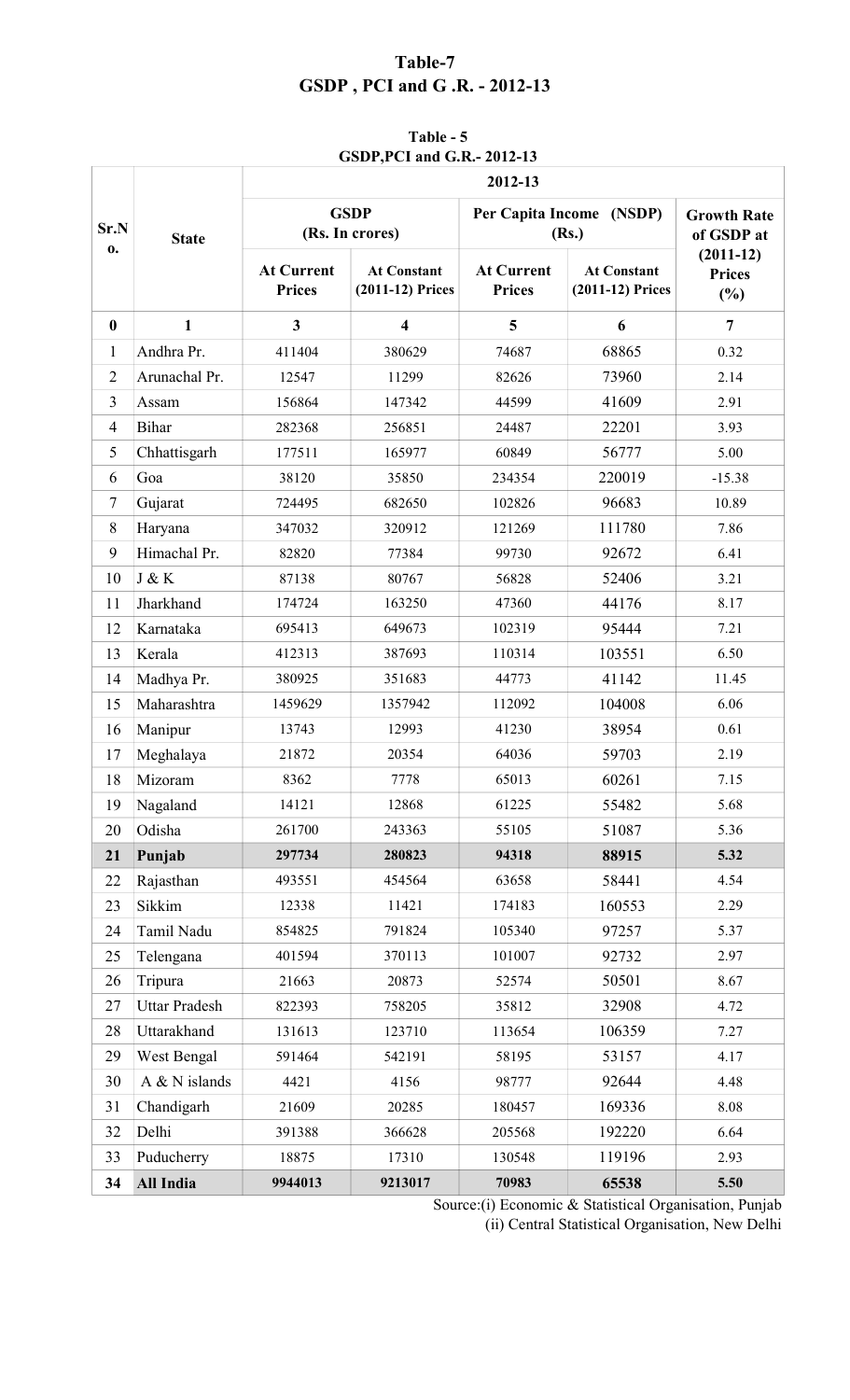|                |                      | 2013-14                            |                                                    |                                    |                                                    |                                        |  |
|----------------|----------------------|------------------------------------|----------------------------------------------------|------------------------------------|----------------------------------------------------|----------------------------------------|--|
| <b>SN</b>      | <b>State</b>         | <b>GSDP</b>                        | (Rs. In crores)                                    |                                    | Per Capita Income<br>(NSDP)(Rs.)                   |                                        |  |
|                |                      | <b>At Current</b><br><b>Prices</b> | <b>At Constant</b><br>$(2011-12)$<br><b>Prices</b> | <b>At Current</b><br><b>Prices</b> | <b>At Constant</b><br>$(2011-12)$<br><b>Prices</b> | $(2011-12)$<br><b>Prices</b><br>$(\%)$ |  |
| $\mathbf{1}$   | $\overline{2}$       | $\overline{\mathbf{4}}$            | 5                                                  | 6                                  | $\overline{7}$                                     | 8                                      |  |
| $\mathbf{1}$   | Andhra Pr.           | 464272                             | 407115                                             | 82870                              | 72254                                              | 6.96                                   |  |
| $\overline{2}$ | Arunachal Pr.        | 14581                              | 12339                                              | 94135                              | 79004                                              | 9.21                                   |  |
| 3              | Assam                | 177745                             | 154525                                             | 49734                              | 43002                                              | 4.88                                   |  |
| $\overline{4}$ | Bihar                | 317101                             | 269650                                             | 26948                              | 22776                                              | 4.98                                   |  |
| 5              | Chhattisgarh         | 206833                             | 182579                                             | 69880                              | 61409                                              | 10.00                                  |  |
| 6              | Goa                  | 35921                              | 31568                                              | 215776                             | 188358                                             | $-11.94$                               |  |
| 7              | Gujarat              | 807623                             | 734284                                             | 113139                             | 102589                                             | 7.56                                   |  |
| 8              | Haryana              | 399268                             | 347507                                             | 137770                             | 119791                                             | 8.29                                   |  |
| 9              | Himachal Pr.         | 94764                              | 82847                                              | 114095                             | 98816                                              | 7.06                                   |  |
| 10             | J & K                | 95619                              | 85115                                              | 61108                              | 54088                                              | 5.38                                   |  |
| 11             | Jharkhand            | 188567                             | 165816                                             | 50006                              | 43779                                              | 1.57                                   |  |
| 12             | Karnataka            | 816666                             | 711313                                             | 118829                             | 102947                                             | 9.49                                   |  |
| 13             | Kerala               | 465041                             | 402781                                             | 123388                             | 107846                                             | 3.89                                   |  |
| 14             | Madhya Pr.           | 439483                             | 365134                                             | 51849                              | 42548                                              | 3.82                                   |  |
| 15             | Maharashtra          | 1649647                            | 1451615                                            | 125261                             | 109597                                             | 6.90                                   |  |
| 16             | Manipur              | 16182                              | 14115                                              | 47798                              | 41441                                              | 8.64                                   |  |
| 17             | Meghalaya            | 22938                              | 20726                                              | 65118                              | 58681                                              | 1.83                                   |  |
| 18             | Mizoram              | 10293                              | 9038                                               | 77584                              | 67594                                              | 16.21                                  |  |
| 19             | Nagaland             | 16612                              | 13793                                              | 71510                              | 58619                                              | 7.19                                   |  |
| 20             | Odisha               | 296475                             | 265892                                             | 61305                              | 54762                                              | 9.26                                   |  |
| 21             | Punjab               | 332147                             | 299450                                             | 103831                             | 93238                                              | 6.63                                   |  |
| 22             | Rajasthan            | 551031                             | 486230                                             | 69480                              | 61053                                              | 6.97                                   |  |
| 23             | Sikkim               | 13862                              | 12114                                              | 194624                             | 168897                                             | 6.07                                   |  |
| 24             | Tamil Nadu           | 968530                             | 851976                                             | 116960                             | 102191                                             | 7.60                                   |  |
| 25             | Telangana            | 451580                             | 389957                                             | 112162                             | 96039                                              | 5.36                                   |  |
| 26             | Tripura              | 25593                              | 22819                                              | 61815                              | 54645                                              | 9.32                                   |  |
| 27             | <b>Uttar Pradesh</b> | 940356                             | 802070                                             | 40124                              | 34044                                              | 5.79                                   |  |
| 28             | Uttarakhand          | 149074                             | 134182                                             | 126356                             | 112900                                             | 8.47                                   |  |
| 29             | West Bengal          | 676848                             | 558497                                             | 65932                              | 53811                                              | 3.01                                   |  |
| 30             | A & N islands        | 5023                               | 4488                                               | 111087                             | 98735                                              | 7.99                                   |  |
| 31             | Chandigarh           | 24822                              | 22105                                              | 203356                             | 180615                                             | 8.97                                   |  |
| 32             | Delhi                | 443960                             | 392908                                             | 227900                             | 200702                                             | 7.17                                   |  |
| 33             | Puducherry           | 21870                              | 19170                                              | 148147                             | 129127                                             | 10.74                                  |  |
| 34             | <b>All India</b>     | 11233522                           | 9801370                                            | 79118                              | 68572                                              | 6.40                                   |  |

**Table -6 GSDP,PCI and G.R.- 2013-14**

Source:(i)Economic & Statistcal Organisation,Punjab (ii)Central Statistical Organisation,New Delhi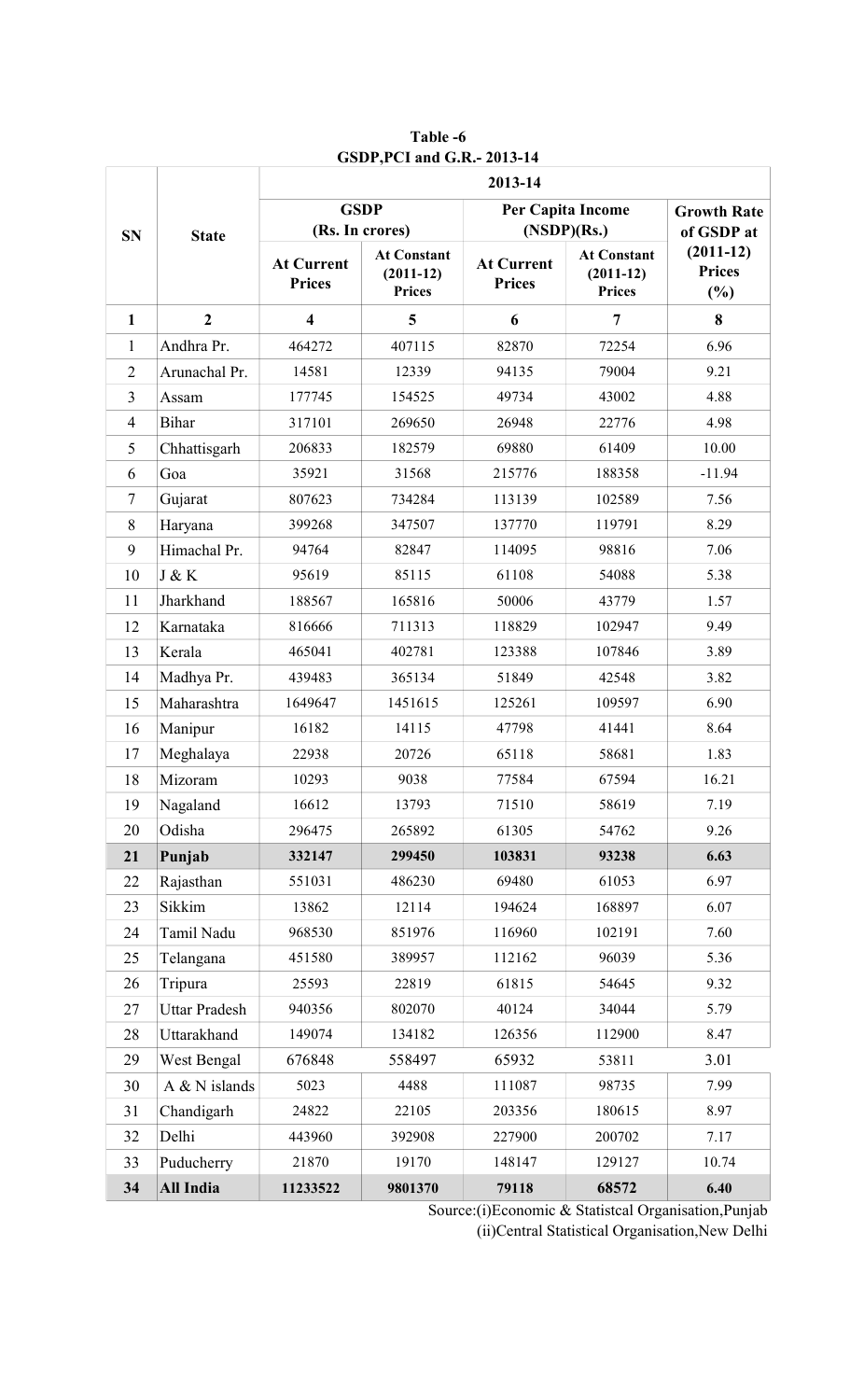|                |                      | 2014-15                            |                                  |                                    |                                  |                                            |  |  |
|----------------|----------------------|------------------------------------|----------------------------------|------------------------------------|----------------------------------|--------------------------------------------|--|--|
| <b>SN</b>      | <b>State</b>         |                                    | <b>GSDP</b>                      |                                    | Per Capita Income                |                                            |  |  |
|                |                      | <b>At Current</b><br><b>Prices</b> | At Constant (2011-<br>12) Prices | <b>At Current</b><br><b>Prices</b> | At Constant (2011-<br>12) Prices | <b>GSDP</b> at (2011-<br>12) Prices<br>(%) |  |  |
| $\mathbf{1}$   | $\overline{2}$       | $\overline{\mathbf{4}}$            | 5                                | 6                                  | 7                                | 8                                          |  |  |
| $\mathbf{1}$   | Andhra Pr.           | 524976                             | 444564                           | 93903                              | 79174                            | 9.20                                       |  |  |
| $\overline{2}$ | Arunachal Pr.        | 17959                              | 14383                            | 114789                             | 91034                            | 16.56                                      |  |  |
| $\mathfrak{Z}$ | Assam                | 195723                             | 165212                           | 52895                              | 44809                            | 6.92                                       |  |  |
| $\overline{4}$ | <b>Bihar</b>         | 342951                             | 279482                           | 28671                              | 23223                            | 3.65                                       |  |  |
| 5              | Chhattisgarh         | 221118                             | 185813                           | 72936                              | 61122                            | 1.77                                       |  |  |
| 6              | Goa                  | 47814                              | 40116                            | 289185                             | 241081                           | 27.08                                      |  |  |
| $\overline{7}$ | Gujarat              | 921773                             | 811428                           | 127017                             | 111370                           | 10.51                                      |  |  |
| $\,8\,$        | Haryana              | 437145                             | 370535                           | 147382                             | 125032                           | 6.63                                       |  |  |
| 9              | Himachal Pr.         | 103772                             | 89060                            | 123299                             | 105241                           | 7.50                                       |  |  |
| 10             | J & K                | 98367                              | 82372                            | 61211                              | 50724                            | $-3.22$                                    |  |  |
| 11             | Jharkhand            | 218525                             | 186534                           | 57301                              | 48781                            | 12.49                                      |  |  |
| 12             | Karnataka            | 913923                             | 748429                           | 130024                             | 105697                           | 5.22                                       |  |  |
| 13             | Kerala               | 512564                             | 419956                           | 135537                             | 112444                           | 4.26                                       |  |  |
| 14             | Madhya Pr.           | 479939                             | 383944                           | 55678                              | 44027                            | 5.15                                       |  |  |
| 15             | Maharashtra          | 1779138                            | 1543165                          | 132836                             | 115058                           | 6.31                                       |  |  |
| 16             | Manipur              | 18129                              | 15245                            | 52717                              | 44101                            | 8.00                                       |  |  |
| 17             | Meghalaya            | 23235                              | 20140                            | 64638                              | 55880                            | $-2.82$                                    |  |  |
| 18             | Mizoram              | 13509                              | 11261                            | 103049                             | 85056                            | 24.59                                      |  |  |
| 19             | Nagaland             | 18401                              | 14399                            | 78367                              | 60372                            | 4.39                                       |  |  |
| 20             | Odisha               | 314250                             | 270665                           | 64233                              | 55123                            | 1.80                                       |  |  |
| 21             | Punjab               | 355102                             | 312125                           | 108970                             | 95807                            | 4.23                                       |  |  |
| 22             | Rajasthan            | 615642                             | 521509                           | 76429                              | 64496                            | 7.26                                       |  |  |
| 23             | Sikkim               | 15407                              | 13071                            | 214148                             | 180675                           | 7.90                                       |  |  |
| 24             | Tamil Nadu           | 1072678                            | 893915                           | 129494                             | 107117                           | 4.92                                       |  |  |
| 25             | Telangana            | 505849                             | 416332                           | 124104                             | 101424                           | 6.76                                       |  |  |
| 26             | Tripura              | 29533                              | 26965                            | 69857                              | 63992                            | 18.17                                      |  |  |
| 27             | <b>Uttar Pradesh</b> | 1011790                            | 834432                           | 42267                              | 34583                            | 4.03                                       |  |  |
| 28             | Uttarakhand          | 161439                             | 141278                           | 136099                             | 118979                           | 5.29                                       |  |  |
| 29             | West Bengal          | 718082                             | 574364                           | 68876                              | 54520                            | 2.84                                       |  |  |
| 30             | A & N islands        | 5477                               | 4742                             | 126344                             | 106711                           | 5.64                                       |  |  |
| 31             | Chandigarh           | 26549                              | 22870                            | 212594                             | 182867                           | 3.46                                       |  |  |
| 32             | Delhi                | 494803                             | 428355                           | 247209                             | 213669                           | 9.02                                       |  |  |
| 33             | Puducherry           | 22574                              | 18207                            | 146921                             | 117102                           | $-5.03$                                    |  |  |
| 34             | <b>All India</b>     | 12467959                           | 10527674                         | 86647                              | 72805                            | 7.4                                        |  |  |

**Table - 7 GSDP,PCI and G.R.- 2014-15**

Source:(i)Economic & Statistcal Organisation,Punjab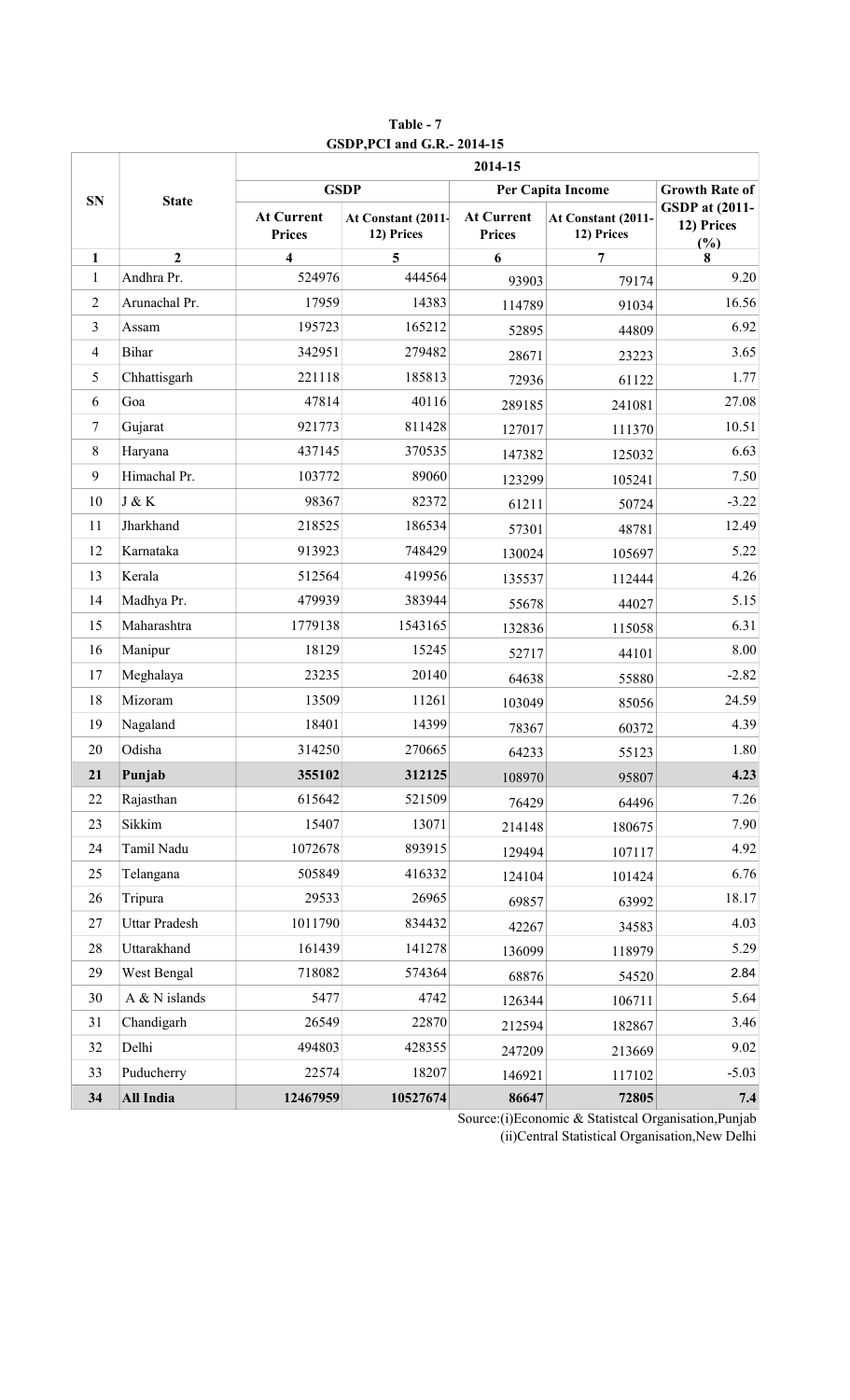|                |                      | 2015-16                            |                                        |                                    |                                  |                                            |  |
|----------------|----------------------|------------------------------------|----------------------------------------|------------------------------------|----------------------------------|--------------------------------------------|--|
| <b>SN</b>      | <b>State</b>         | <b>GSDP(Rs. In crores)</b>         |                                        |                                    | Per Capita Income(NSDP)(Rs.)     |                                            |  |
|                |                      | <b>At Current</b><br><b>Prices</b> | <b>At Constant</b><br>(2011-12) Prices | <b>At Current</b><br><b>Prices</b> | At Constant (2011-<br>12) Prices | <b>GSDP</b> at (2011-<br>12) Prices<br>(%) |  |
| $\mathbf{1}$   | $\overline{2}$       | $\overline{\mathbf{4}}$            | 5                                      | 6                                  | 7                                | 8                                          |  |
| $\mathbf{1}$   | Andhra Pr.           | 604229                             | 498606                                 | 108002                             | 88609                            | 12.16                                      |  |
| $\overline{2}$ | Arunachal Pr.        | 18509                              | 14240                                  | 116985                             | 88768                            | $-0.99$                                    |  |
| $\overline{3}$ | Assam                | 227959                             | 191109                                 | 60817                              | 50642                            | 15.67                                      |  |
| $\overline{4}$ | <b>Bihar</b>         | 371602                             | 296488                                 | 30404                              | 24064                            | 6.08                                       |  |
| 5              | Chhattisgarh         | 225163                             | 190584                                 | 72991                              | 61433                            | 2.57                                       |  |
| 6              | Goa                  | 55054                              | 46091                                  | 334576                             | 278601                           | 14.89                                      |  |
| 7              | Gujarat              | 1029010                            | 894465                                 | 139254                             | 120683                           | 10.23                                      |  |
| 8              | Haryana              | 495504                             | 413405                                 | 164963                             | 137833                           | 11.57                                      |  |
| 9              | Himachal Pr.         | 114239                             | 96274                                  | 135512                             | 112723                           | 8.10                                       |  |
| 10             | J & K                | 117168                             | 97001                                  | 73215                              | 59967                            | 17.76                                      |  |
| 11             | Jharkhand            | 206613                             | 174881                                 | 52754                              | 44524                            | $-6.25$                                    |  |
| 12             | Karnataka            | 1045168                            | 831330                                 | 148108                             | 116813                           | 11.08                                      |  |
| 13             | Kerala               | 561994                             | 451210                                 | 148133                             | 120387                           | 7.44                                       |  |
| 14             | Madhya Pr.           | 541068                             | 418736                                 | 62080                              | 47351                            | 9.06                                       |  |
| 15             | Maharashtra          | 1966225                            | 1654284                                | 146815                             | 122889                           | 7.20                                       |  |
| 16             | Manipur              | 19531                              | 16424                                  | 55447                              | 46389                            | 7.73                                       |  |
| 17             | Meghalaya            | 25117                              | 20638                                  | 68836                              | 56039                            | 2.47                                       |  |
| 18             | Mizoram              | 15139                              | 12324                                  | 114055                             | 91845                            | 9.44                                       |  |
| 19             | Nagaland             | 19524                              | 14660                                  | 82466                              | 60663                            | 1.82                                       |  |
| 20             | Odisha               | 328550                             | 292229                                 | 65993                              | 58838                            | 7.97                                       |  |
| 21             | Punjab               | 390087                             | 330052                                 | 118858                             | 100141                           | 5.74                                       |  |
| 22             | Rajasthan            | 681482                             | 563340                                 | 83426                              | 68565                            | 8.02                                       |  |
| 23             | Sikkim               | 18034                              | 14370                                  | 245987                             | 195066                           | 9.93                                       |  |
| 24             | Tamil Nadu           | 1176500                            | 967562                                 | 142028                             | 115875                           | 8.24                                       |  |
| 25             | Telangana            | 577902                             | 464542                                 | 140840                             | 112267                           | 11.58                                      |  |
| 26             | Tripura              | 35938                              | 26787                                  | 84267                              | 61612                            | $-0.66$                                    |  |
| 27             | <b>Uttar Pradesh</b> | 1137808                            | 908241                                 | 47118                              | 36973                            | 8.85                                       |  |
| 28             | Uttarakhand          | 177163                             | 152699                                 | 147936                             | 127249                           | 8.08                                       |  |
| 29             | West Bengal          | 797300                             | 609545                                 | 75992                              | 57255                            | 6.13                                       |  |
| 30             | A & N islands        | 6032                               | 5092                                   | 137064                             | 114660                           | 7.39                                       |  |
| 31             | Chandigarh           | 29275                              | 24932                                  | 230009                             | 195205                           | 9.02                                       |  |
| 32             | Delhi                | 550804                             | 475623                                 | 270261                             | 233115                           | 11.03                                      |  |
| 33             | Puducherry           | 26617                              | 19060                                  | 172727                             | 121000                           | 4.69                                       |  |
| 34             | All India            | 13771874                           | 11369493                               | 94797                              | 77659                            | 8.0                                        |  |

**GSDP,PCI and G.R.- 2015-16 Table -8**

Source:(i)Economic & Statistcal Organisation,Punjab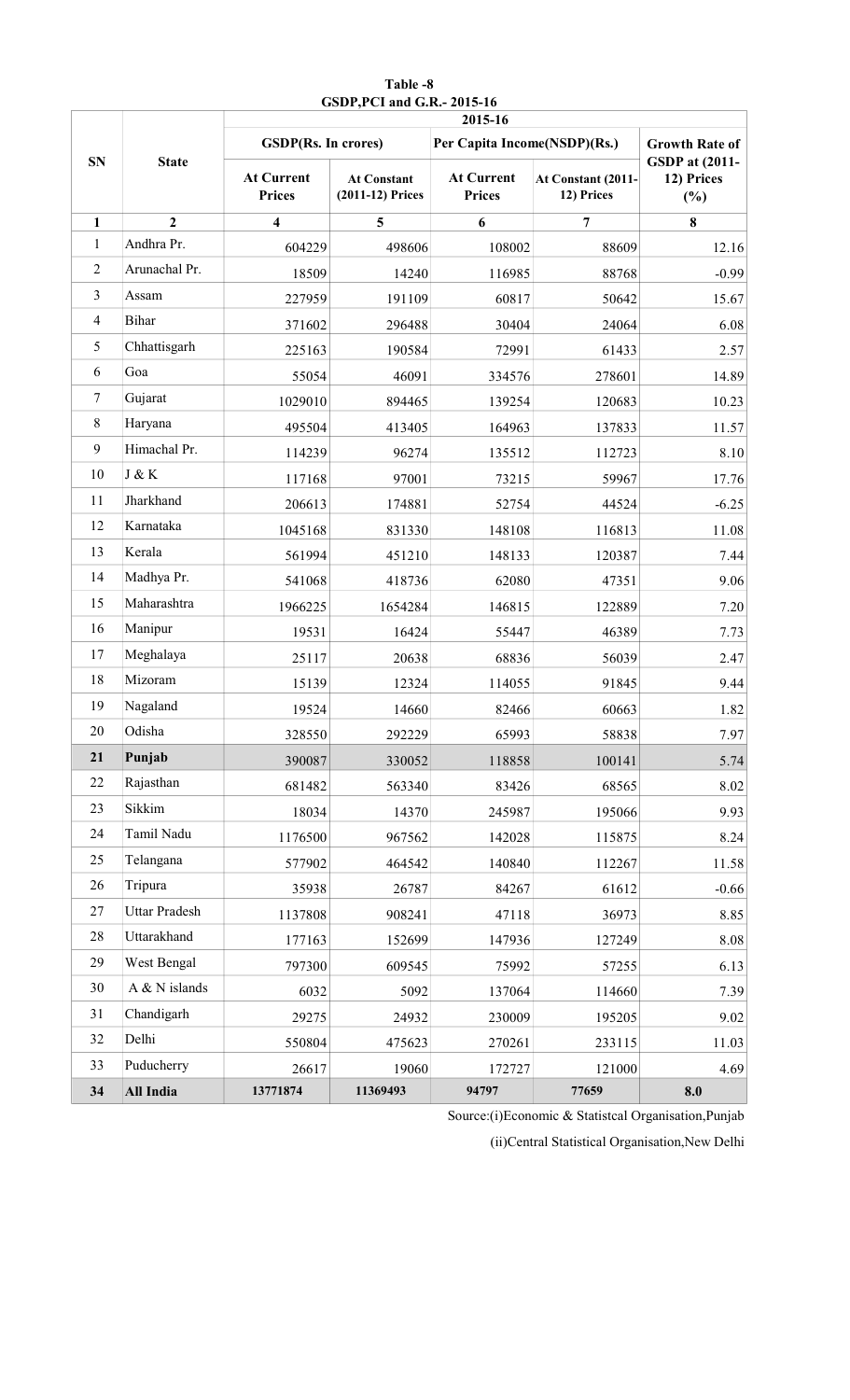|                |                      | 2016-17                            |                                        |                                    |                                        |                                               |  |  |
|----------------|----------------------|------------------------------------|----------------------------------------|------------------------------------|----------------------------------------|-----------------------------------------------|--|--|
|                |                      | <b>GSDP(Rs. In crores)</b>         |                                        | Per Capita Income(NSDP)(Rs.)       |                                        | <b>Growth Rate of</b>                         |  |  |
| <b>SN</b>      | <b>State</b>         | <b>At Current</b><br><b>Prices</b> | <b>At Constant</b><br>(2011-12) Prices | <b>At Current</b><br><b>Prices</b> | <b>At Constant</b><br>(2011-12) Prices | <b>GSDP</b> at (2011-<br>12) Prices<br>$(\%)$ |  |  |
| 1              | $\overline{2}$       | $\overline{\mathbf{4}}$            | 5                                      | 6                                  | $\overline{7}$                         | 8                                             |  |  |
| $\mathbf{1}$   | Andhra Pradseh       | 684416                             | 540212                                 | 120676                             | 94115                                  | 8.34                                          |  |  |
| $\sqrt{2}$     | Arunachal Pradesh    | 19902                              | 14894                                  | 124129                             | 91319                                  | 4.59                                          |  |  |
| 3              | Assam                | 254382                             | 202081                                 | 66330                              | 53575                                  | 5.74                                          |  |  |
| $\overline{4}$ | <b>Bihar</b>         | 421051                             | 318797                                 | 34045                              | 25455                                  | 7.52                                          |  |  |
| 5              | Chhattisgarh         | 262802                             | 213705                                 | 83285                              | 67139                                  | 12.13                                         |  |  |
| 6              | Goa                  | 62976                              | 51249                                  | 378953                             | 305875                                 | 11.19                                         |  |  |
| $\tau$         | Gujarat              | 1167156                            | 981342                                 | 156295                             | 129738                                 | 9.71                                          |  |  |
| $8\,$          | Haryana              | 561424                             | 456709                                 | 184982                             | 150259                                 | 10.48                                         |  |  |
| 9              | Himachal Pr.         | 125634                             | 103055                                 | 150290                             | 122208                                 | 7.04                                          |  |  |
| 10             | $J \& K$             | 124848                             | 100199                                 | 76634                              | 60557                                  | 3.30                                          |  |  |
| 11             | Jharkhand            | 236250                             | 193174                                 | 60018                              | 48826                                  | 10.46                                         |  |  |
| 12             | Karnataka            | 1207608                            | 941774                                 | 169898                             | 131186                                 | 13.29                                         |  |  |
| 13             | Kerala               | 634886                             | 485302                                 | 166246                             | 129251                                 | 7.56                                          |  |  |
| 14             | Madhya Pr.           | 649823                             | 470669                                 | 74324                              | 52782                                  | 12.40                                         |  |  |
| 15             | Maharashtra          | 2198185                            | 1807046                                | 163726                             | 133686                                 | 9.23                                          |  |  |
| 16             | Manipur              | 21294                              | 17082                                  | 59345                              | 47151                                  | 4.01                                          |  |  |
| 17             | Meghalaya            | 27439                              | 21730                                  | 73753                              | 57752                                  | 5.29                                          |  |  |
| 18             | Mizoram              | 17192                              | 13595                                  | 127107                             | 99089                                  | 10.32                                         |  |  |
| 19             | Nagaland             | 21722                              | 15650                                  | 91347                              | 64259                                  | 6.75                                          |  |  |
| 20             | Odisha               | 392804                             | 337348                                 | 79181                              | 67851                                  | 15.44                                         |  |  |
| 21             | Punjab               | 426988                             | 352721                                 | 128780                             | 105848                                 | 6.87                                          |  |  |
| 22             | Rajasthan            | 760587                             | 596746                                 | 91924                              | 71324                                  | 5.93                                          |  |  |
| 23             | Sikkim               | 20687                              | 15397                                  | 280729                             | 207355                                 | 7.15                                          |  |  |
| 24             | Tamil Nadu           | 1302639                            | 1036762                                | 156595                             | 123206                                 | 7.15                                          |  |  |
| 25             | Telangana            | 658325                             | 507946                                 | 159395                             | 121512                                 | 9.34                                          |  |  |
| 26             | Tripura              | 39479                              | 30538                                  | 91596                              | 69860                                  | 14.00                                         |  |  |
| 27             | <b>Uttar Pradesh</b> | 1288700                            | 1011500                                | 52671                              | 40847                                  | 11.37                                         |  |  |
| 28             | Uttarakhand          | 195125                             | 167703                                 | 161752                             | 138784                                 | 9.83                                          |  |  |
| 29             | West Bengal          | 872527                             | 653416                                 | 82291                              | 60618                                  | 7.20                                          |  |  |
| 30             | A & N islands        | 6836                               | 5752                                   | 153904                             | 129532                                 | 12.96                                         |  |  |
| 31             | Chandigarh           | 32427                              | 26917                                  | 252236                             | 208231                                 | 7.96                                          |  |  |
| 32             | Delhi                | 616085                             | 511765                                 | 295558                             | 244255                                 | 7.60                                          |  |  |
| 33             | Puducherry           | 29573                              | 20478                                  | 187357                             | 126531                                 | 7.42                                          |  |  |
| 34             | All India            | 15391669                           | 12308193                               | 104880                             | 83003                                  | 8.3                                           |  |  |

**Table-9 GSDP, PCI and Growth Rate-2016-17**

Source:(i)Economic & Statistcal Organisation,Punjab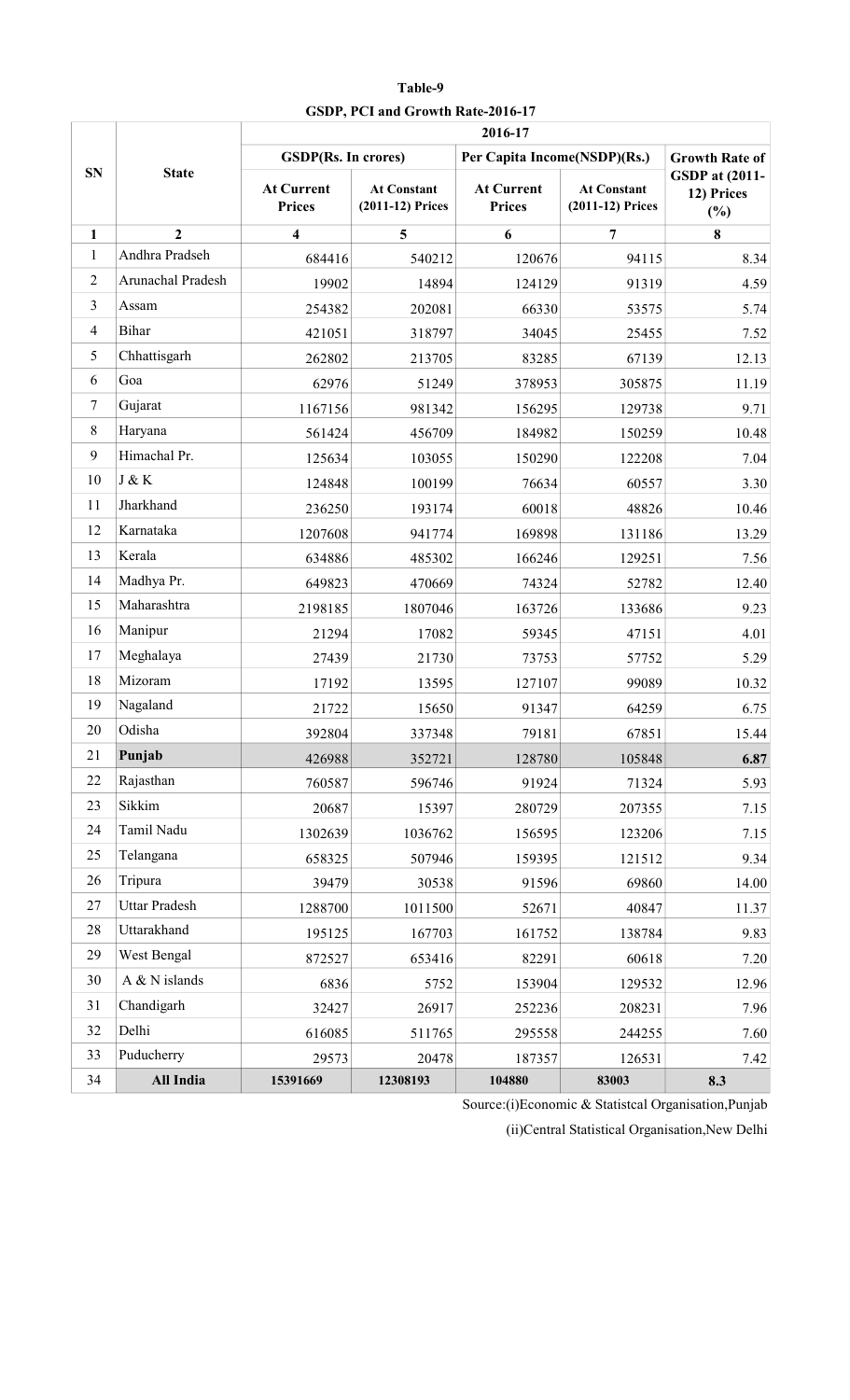|                | <b>State</b>         | 2017-18                    |                                  |                                    |                                  |                                                   |  |  |
|----------------|----------------------|----------------------------|----------------------------------|------------------------------------|----------------------------------|---------------------------------------------------|--|--|
|                |                      | <b>GSDP(Rs. In crores)</b> |                                  | Per Capita Income(NSDP)(Rs.)       | <b>Growth Rate</b>               |                                                   |  |  |
| <b>SN</b>      |                      | <b>At Current Prices</b>   | At Constant (2011-<br>12) Prices | <b>At Current</b><br><b>Prices</b> | At Constant (2011-<br>12) Prices | of GSDP at<br>$(2011-12)$<br><b>Prices</b><br>(%) |  |  |
| $\mathbf{1}$   | $\overline{2}$       | $\overline{\mathbf{4}}$    | 5                                | 6                                  | $\overline{7}$                   | 8                                                 |  |  |
| $\mathbf{1}$   | Andhra Pr.           | 786135                     | 594737                           | 138299                             | 103177                           | 10.09                                             |  |  |
| $\overline{2}$ | Arunachal Pr.        | 22475                      | 15573                            | 138836                             | 94008                            | 4.56                                              |  |  |
| $\overline{3}$ | Assam                | 283165                     | 219919                           | 75151                              | 57835                            | 8.83                                              |  |  |
| $\overline{4}$ | Bihar                | 468746                     | 344028                           | 36850                              | 26719                            | 7.91                                              |  |  |
| 5              | Chhattisgarh         | 282283                     | 220136                           | 89690                              | 68374                            | 3.01                                              |  |  |
| 6              | Goa                  | 69352                      | 52653                            | 411740                             | 308296                           | 2.74                                              |  |  |
| 7              | Gujarat              | 1329095                    | 1086570                          | 176961                             | 143604                           | 10.72                                             |  |  |
| $\,8\,$        | Haryana              | 644963                     | 487274                           | 210592                             | 158039                           | 6.69                                              |  |  |
| 9              | Himachal Pr.         | 138551                     | 109406                           | 165497                             | 129303                           | 6.16                                              |  |  |
| 10             | J & K                | 139659                     | 106584                           | 84471                              | 63195                            | 6.37                                              |  |  |
| 11             | Jharkhand            | 269816                     | 210587                           | 67484                              | 52277                            | 9.01                                              |  |  |
| 12             | Karnataka            | 1333240                    | 1019708                          | 185840                             | 140745                           | 8.28                                              |  |  |
| 13             | Kerala               | 701588                     | 516190                           | 183252                             | 137181                           | 6.36                                              |  |  |
| 14             | Madhya Pr.           | 726284                     | 497102                           | 81966                              | 54824                            | 5.62                                              |  |  |
| 15             | Maharashtra          | 2352782                    | 1914621                          | 172663                             | 139958                           | 5.95                                              |  |  |
| 16             | Manipur              | 25789                      | 18751                            | 71507                              | 51211                            | 9.77                                              |  |  |
| 17             | Meghalaya            | 29508                      | 22564                            | 77504                              | 58493                            | 3.84                                              |  |  |
| 18             | Mizoram              | 19385                      | 14758                            | 155222                             | 117272                           | 8.55                                              |  |  |
| 19             | Nagaland             | 24393                      | 16440                            | 102003                             | 66813                            | 5.05                                              |  |  |
| $20\,$         | Odisha               | 440975                     | 361658                           | 89392                              | 72955                            | 7.21                                              |  |  |
| 21             | Punjab               | 471014                     | 375406                           | 139835                             | 110857                           | 6.43                                              |  |  |
| 22             | Rajasthan            | 828661                     | 624831                           | 98188                              | 73109                            | 4.71                                              |  |  |
| 23             | Sikkim               | 25971                      | 17673                            | 349163                             | 232483                           | 14.78                                             |  |  |
| 24             | Tamil Nadu           | 1465051                    | 1125793                          | 175276                             | 133029                           | 8.59                                              |  |  |
| 25             | Telangana            | 750050                     | 557410                           | 179358                             | 131503                           | 9.74                                              |  |  |
| 26             | Tripura              | 43716                      | 33093                            | 100444                             | 75020                            | 8.37                                              |  |  |
| 27             | <b>Uttar Pradesh</b> | 1439706                    | 1056399                          | 57944                              | 41771                            | 4.44                                              |  |  |
| 28             | Uttarakhand          | 220222                     | 180956                           | 180858                             | 148011                           | 7.90                                              |  |  |
| 29             | West Bengal          | 974700                     | 694980                           | 91401                              | 64007                            | 6.36                                              |  |  |
| 30             | A & N islands        | 7890                       | 6464                             | 178709                             | 145562                           | 12.39                                             |  |  |
| 31             | Chandigarh           | 36344                      | 28480                            | 280512                             | 218201                           | 5.80                                              |  |  |
| 32             | Delhi                | 677900                     | 542015                           | 318323                             | 252960                           | 5.91                                              |  |  |
| 33             | Puducherry           | 32130                      | 22318                            | 198358                             | 134934                           | 9.00                                              |  |  |
| 34             | All India            | 17090042                   | 13144582                         | 115224                             | 87586                            | 6.8                                               |  |  |

## **Table-10 GSDP, PCI and Growth Rate-2017-18**

Source:(i)Economic & Statistcal Organisation,Punjab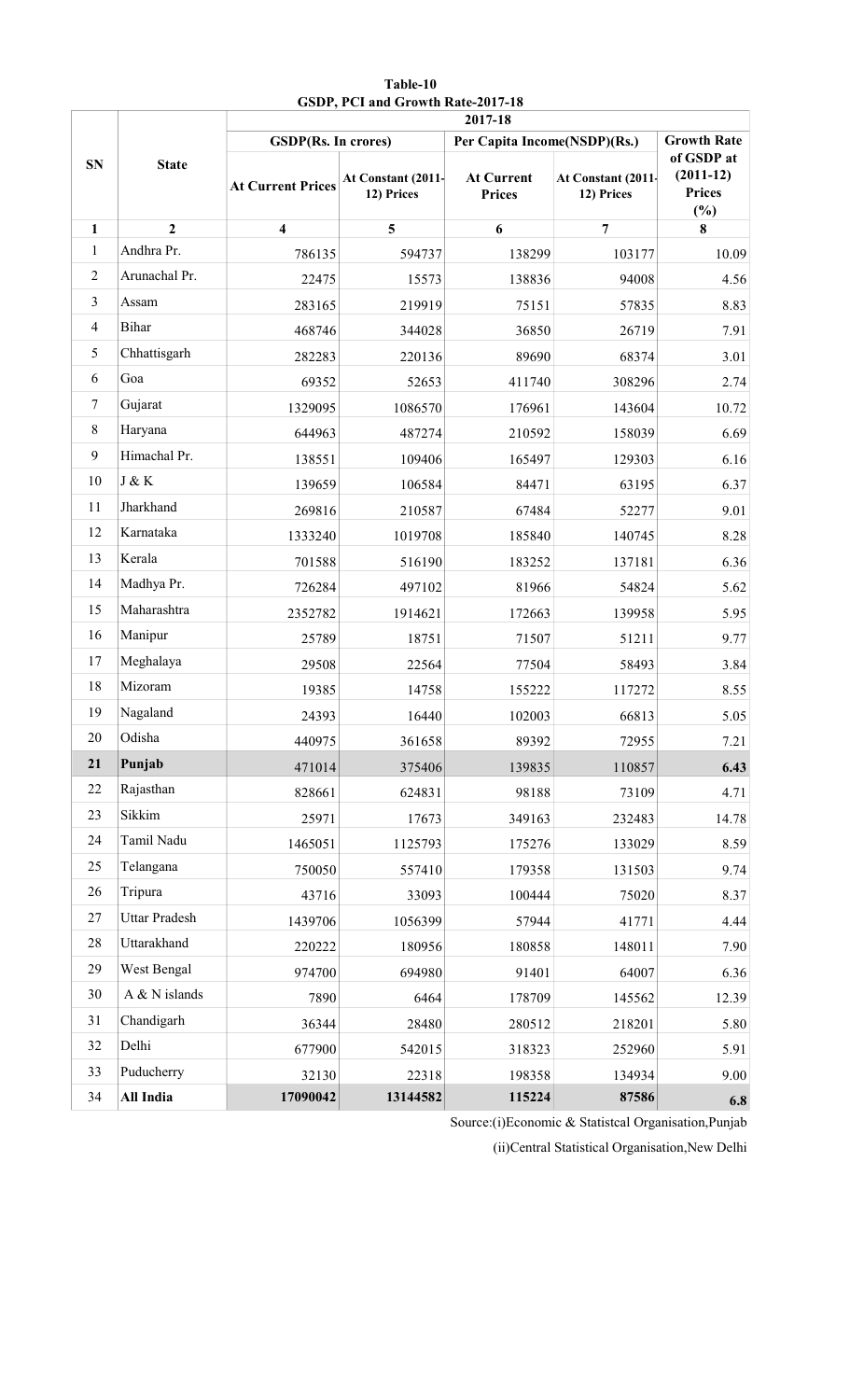|                |                      | $2018-19(R)$               |                                  |                                    |                                  |                                                      |  |  |
|----------------|----------------------|----------------------------|----------------------------------|------------------------------------|----------------------------------|------------------------------------------------------|--|--|
|                |                      | <b>GSDP(Rs. In crores)</b> |                                  | Per Capita Income(NSDP)(Rs.)       |                                  | <b>Growth Rate</b>                                   |  |  |
| <b>SN</b>      | <b>State</b>         | <b>At Current Prices</b>   | At Constant (2011-<br>12) Prices | <b>At Current</b><br><b>Prices</b> | At Constant (2011-<br>12) Prices | of GSDP at<br>$(2011-12)$<br><b>Prices</b><br>$(\%)$ |  |  |
| 1              | $\overline{2}$       | $\overline{\mathbf{4}}$    | 5                                | 6                                  | $\overline{7}$                   | 8                                                    |  |  |
| 1              | Andhra Pr.           | 870849                     | 623732                           | 152286                             | 107286                           | 4.88                                                 |  |  |
| $\sqrt{2}$     | Arunachal Pr.        | 25331                      | 16670                            | 155076                             | 99579                            | 7.04                                                 |  |  |
| $\mathfrak{Z}$ | Assam                | 309336                     | 231040                           | 81034                              | 59943                            | 5.06                                                 |  |  |
| $\overline{4}$ | <b>Bihar</b>         | 527976                     | 381383                           | 40715                              | 29092                            | 10.86                                                |  |  |
| 5              | Chhattisgarh         | 318101                     | 237695                           | 98254                              | 72537                            | 7.98                                                 |  |  |
| 6              | Goa                  | 71853                      | 53063                            | 423716                             | 308753                           | 0.78                                                 |  |  |
| $\tau$         | Gujarat              | 1492156                    | 1183020                          | 197457                             | 154887                           | 8.88                                                 |  |  |
| $8\,$          | Haryana              | 704957                     | 517080                           | 226409                             | 164976                           | 6.12                                                 |  |  |
| 9              | Himachal Pr.         | 149442                     | 116570                           | 176459                             | 136664                           | 6.55                                                 |  |  |
| 10             | J & K                | 160464                     | 116352                           | 95448                              | 67697                            | 9.16                                                 |  |  |
| 11             | Jharkhand            | 305695                     | 229274                           | 75421                              | 56133                            | 8.87                                                 |  |  |
| 12             | Karnataka            | 1476496                    | 1082614                          | 204804                             | 148645                           | 6.17                                                 |  |  |
| 13             | Kerala               | 788286                     | 554228                           | 205437                             | 147347                           | 7.37                                                 |  |  |
| 14             | Madhya Pr.           | 831024                     | 543235                           | 92486                              | 59000                            | 9.28                                                 |  |  |
| 15             | Maharashtra          | 2579628                    | 2033314                          | 187118                             | 147097                           | 6.20                                                 |  |  |
| 16             | Manipur              | 27388                      | 18262                            | 73795                              | 48106                            | $-2.61$                                              |  |  |
| 17             | Meghalaya            | 32176                      | 23719                            | 82653                              | 60132                            | 5.12                                                 |  |  |
| 18             | Mizoram              | 21912                      | 16100                            | 164708                             | 119022                           | 9.10                                                 |  |  |
| 19             | Nagaland             | 26527                      | 16868                            | 109198                             | 70218                            | 2.60                                                 |  |  |
| 20             | Odisha               | 498577                     | 386799                           | 100838                             | 77623                            | 6.95                                                 |  |  |
| 21             | Punjab               | 512510                     | 397019                           | 149974                             | 115592                           | 5.76                                                 |  |  |
| 22             | Rajasthan            | 921789                     | 655713                           | 107890                             | 75555                            | 4.94                                                 |  |  |
| 23             | Sikkim               | 28402                      | 18625                            | 375773                             | 240743                           | 5.38                                                 |  |  |
| 24             | Tamil Nadu           | 1630209                    | 1204667                          | 194373                             | 141844                           | 7.01                                                 |  |  |
| 25             | Telangana            | 857427                     | 608401                           | 209848                             | 146777                           | 9.15                                                 |  |  |
| 26             | Tripura              | 49823                      | 36754                            | 113016                             | 82313                            | 11.06                                                |  |  |
| 27             | <b>Uttar Pradesh</b> | 1582853                    | 1101609                          | 62380                              | 42523                            | 4.28                                                 |  |  |
| 28             | Uttarakhand          | 230285                     | 186048                           | 186169                             | 150148                           | 2.81                                                 |  |  |
| 29             | West Bengal          | 1102283                    | 739082                           | 103944                             | 68212                            | 6.35                                                 |  |  |
| 30             | A $&$ N islands      | 9003                       | 6867                             | 204254                             | 154233                           | 6.23                                                 |  |  |
| 31             | Chandigarh           | 39825                      | 29597                            | 305140                             | 224768                           | 3.92                                                 |  |  |
| 32             | Delhi                | 750962                     | 573135                           | 344350                             | 260967                           | 5.74                                                 |  |  |
| 33             | Puducherry           | 36555                      | 26114                            | 219785                             | 154843                           | 17.01                                                |  |  |
| 34             | All India            | 18899668                   | 13992914                         | 125946                             | 92133                            | 6.5                                                  |  |  |

**Table-11 GSDP, PCI and Growth Rate-2018-19(R)**

Source:(i)Economic & Statistcal Organisation,Punjab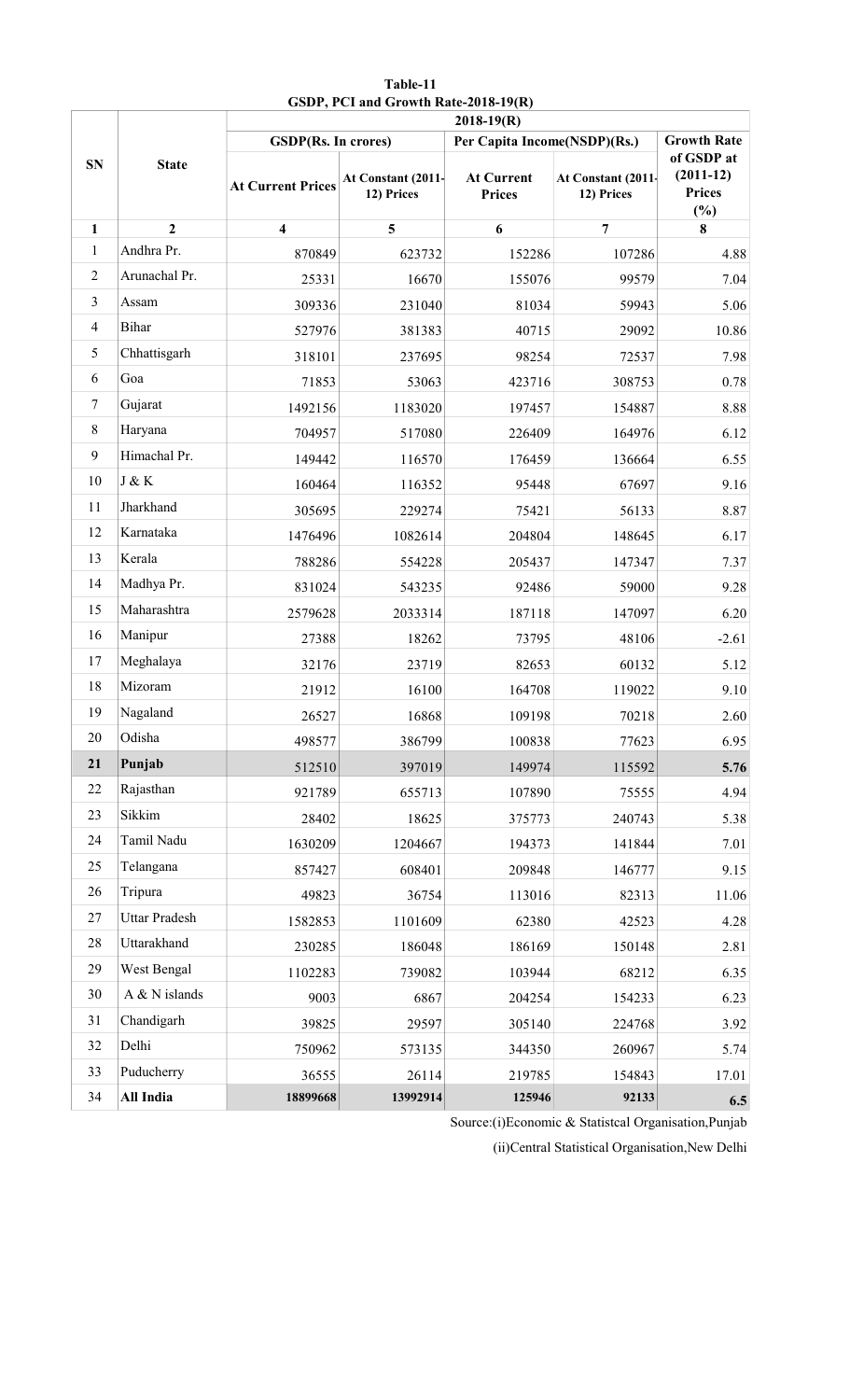|                |                                                           |                            |                                  | $2019-20(P)$                       |                                  |                                                      |
|----------------|-----------------------------------------------------------|----------------------------|----------------------------------|------------------------------------|----------------------------------|------------------------------------------------------|
|                |                                                           | <b>GSDP(Rs. In crores)</b> | Per Capita Income(NSDP)(Rs.)     | <b>Growth Rate</b>                 |                                  |                                                      |
| <b>SN</b>      | <b>State</b>                                              | <b>At Current Prices</b>   | At Constant (2011-<br>12) Prices | <b>At Current</b><br><b>Prices</b> | At Constant (2011-<br>12) Prices | of GSDP at<br>$(2011-12)$<br><b>Prices</b><br>$(\%)$ |
| 1              | $\overline{2}$                                            | $\overline{\mathbf{4}}$    | 5                                | 6                                  | $\overline{7}$                   | 8                                                    |
| 1              | Andhra Pr.                                                | 971224                     | 668848                           | 168480                             | 113927                           | 7.23                                                 |
| $\overline{2}$ | Arunachal Pr.                                             | 27885                      | 17946                            | 168679                             | 105652                           | 7.66                                                 |
| $\mathfrak{Z}$ | Assam                                                     | 335238                     | 237844                           | 86801                              | 60660                            | 2.95                                                 |
| $\overline{4}$ | <b>Bihar</b>                                              | 594016                     | 409645                           | 45071                              | 30621                            | 7.41                                                 |
| 5              | Chhattisgarh                                              | 344955                     | 249875                           | 105089                             | 75278                            | 5.12                                                 |
| 6              | Goa                                                       | 74828                      | 53100                            | 435959                             | 303687                           | 0.07                                                 |
| $\tau$         | Gujarat                                                   | 1630240                    | 1268957                          | 213936                             | 164310                           | 7.26                                                 |
| $8\,$          | Haryana                                                   | 780612                     | 559705                           | 247628                             | 176199                           | 8.24                                                 |
| 9              | Himachal Pr.<br>$\frac{1}{2}$ annnu $\boldsymbol{\alpha}$ | 162816                     | 122284                           | 190407                             | 142155                           | 4.90                                                 |
| 10             | Kashmir*                                                  | NA                         | <b>NA</b>                        | <b>NA</b>                          | <b>NA</b>                        | NA                                                   |
| 11             | Jharkhand                                                 | 321157                     | 238395                           | 77739                              | 57246                            | 3.98                                                 |
| 12             | Karnataka                                                 | 1615457                    | 1149829                          | 222002                             | 155869                           | 6.21                                                 |
| 13             | Kerala                                                    | 824374                     | 566523                           | 213041                             | 149674                           | 2.22                                                 |
| 14             | Madhya Pr.                                                | 938602                     | 575554                           | 103103                             | 61298                            | 5.95                                                 |
| 15             | Maharashtra                                               | 2818555                    | 2134065                          | 202130                             | 152566                           | 4.95                                                 |
| 16             | Manipur                                                   | 31297                      | 20126                            | 82437                              | 51625                            | 10.20                                                |
| 17             | Meghalaya                                                 | 34716                      | 25190                            | 87170                              | 62435                            | 6.20                                                 |
| 18             | Mizoram                                                   | 25230                      | 18080                            | 188012                             | 132169                           | 12.29                                                |
| 19             | Nagaland                                                  | 29536                      | 18121                            | 120518                             | 71247                            | 7.43                                                 |
| 20             | Odisha                                                    | 546414                     | 410261                           | 110081                             | 81774                            | 6.07                                                 |
| 21             | Punjab                                                    | 540224                     | 411646                           | 155590                             | 118134                           | 3.68                                                 |
| 22             | Rajasthan                                                 | 998999                     | 688714                           | 115492                             | 78390                            | 5.03                                                 |
| 23             | Sikkim                                                    | 30809                      | 19700                            | 403376                             | 251494                           | 5.77                                                 |
| 24             | Tamil Nadu                                                | 1797229                    | 1278559                          | 213396                             | 149329                           | 6.13                                                 |
| 25             | Telangana                                                 | 948356                     | 638682                           | 230955                             | 152566                           | 4.98                                                 |
| 26             | Tripura                                                   | 55857                      | 40207                            | 125675                             | 89234                            | 9.40                                                 |
| 27             | <b>Uttar Pradesh</b>                                      | 1710496                    | 1137626                          | 66136                              | 42888                            | 3.27                                                 |
| 28             | Uttarakhand                                               | 236694                     | 188236                           | 188179                             | 149244                           | 1.18                                                 |
| 29             | West Bengal                                               | 1207823                    | 784424                           | 113163                             | 71719                            | 6.13                                                 |
| 30             | A $&N$ islands                                            | 9719                       | 7198                             | 218649                             | 159884                           | 4.83                                                 |
| 31             | Chandigarh                                                | 43674                      | 31235                            | 330015                             | 233658                           | 5.53                                                 |
| 32             | Delhi                                                     | 830872                     | 613843                           | 376221                             | 274671                           | 7.10                                                 |
| 33             | Jammu & Kasnmır-<br>U.T.                                  | 170382                     | 119043                           | 102789                             | 70176                            |                                                      |
| 34             | Puducherry                                                | 37959                      | 26202                            | 221493                             | 150230                           | 0.34                                                 |
| 35             | All India                                                 | 20074856                   | 14515958                         | 132115                             | 94270                            | 3.7                                                  |

# **Table-12 GSDP, PCI and Growth Rate-2019-20(P)**

Source:(i)Economic & Statistcal Organisation,Punjab

(ii)Central Statistical Organisation,New Delhi

\* : relates to Jammu & Kashmir and Ladakh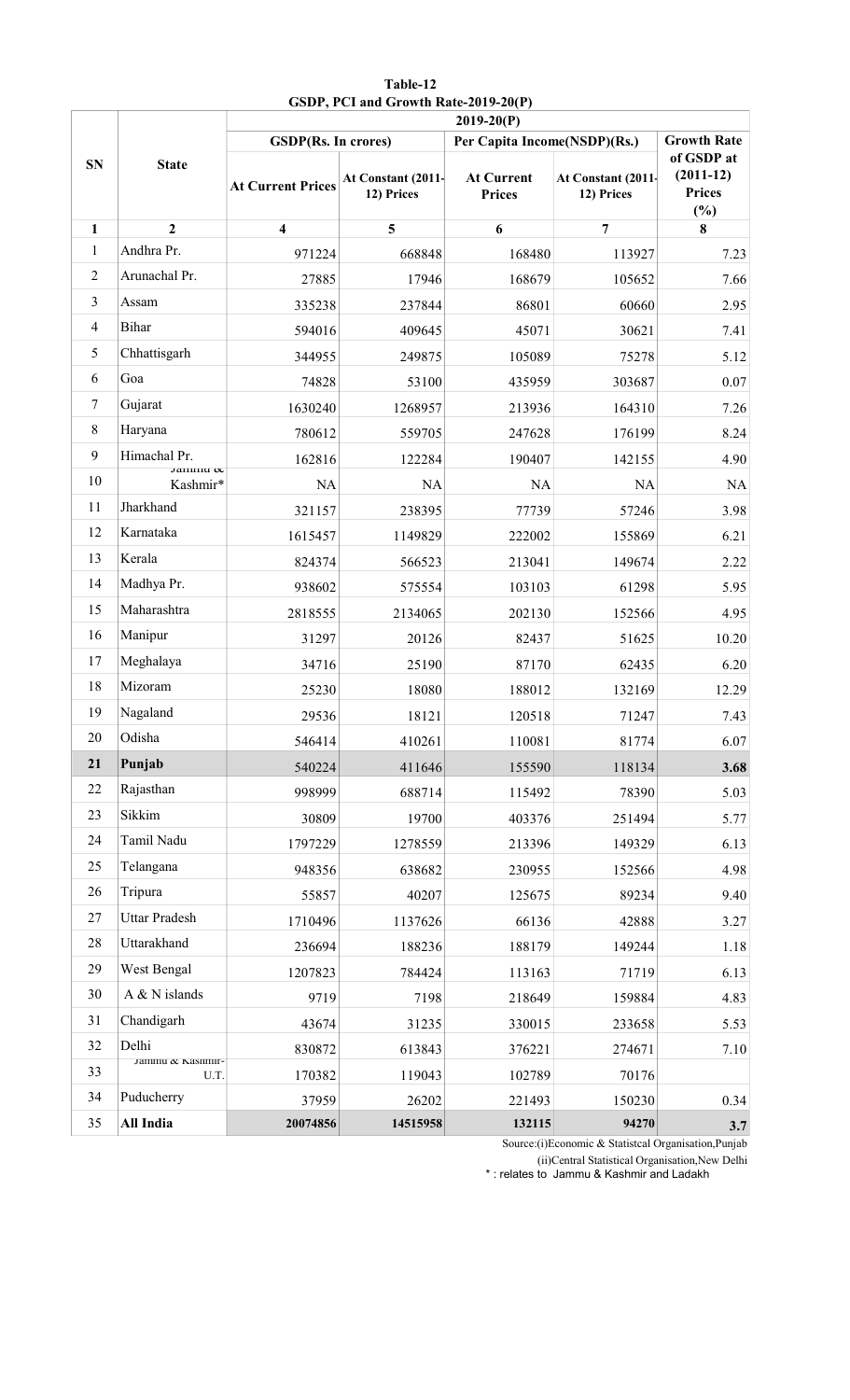#### **Table-13**

**Ranking of States Per Capita Income At Current Prices Since 2011-12 (As on 31/01/2022)**

|                | 2011-12<br>2012-13 |               |    |                  |               | 2013-14   |                  |               |           | 2014-15          |               |    | 2015-16        |                     |                | 2016-17         |               | 2017-18        |                 |               |   | $2018 - 19(R)$     |               | $2019-20(P)$          |               | $2020 - 21(0)$ |                  |               |
|----------------|--------------------|---------------|----|------------------|---------------|-----------|------------------|---------------|-----------|------------------|---------------|----|----------------|---------------------|----------------|-----------------|---------------|----------------|-----------------|---------------|---|--------------------|---------------|-----------------------|---------------|----------------|------------------|---------------|
| <b>SN</b>      | State/UT           | <b>Rupees</b> | SN | <b>State/UT</b>  | <b>Rupees</b> | <b>SN</b> | State/UT         | <b>Rupees</b> | <b>SN</b> | State/UT         | <b>Rupees</b> | SN | State/UT       | <b>Rupees</b>       | <b>SN</b>      | <b>State/UT</b> | <b>Rupees</b> | SN             | <b>State/UT</b> | <b>Rupees</b> |   | <b>SN</b> State/UT | <b>Rupees</b> | SN<br><b>State/UT</b> | <b>Rupees</b> | <b>SN</b>      | <b>State/UT</b>  | <b>Rupees</b> |
|                |                    |               |    |                  |               |           |                  |               |           |                  |               |    |                | <b>Major States</b> |                |                 |               |                |                 |               |   |                    |               |                       |               |                |                  |               |
|                | Haryana            | 106085        |    | 1 Harvana        | 121269        |           | Harvana          | 137770        |           | Harvana          | 147382        |    | Harvana        | 164963              |                | Harvana         | 184982        |                | Harvana         | 210592        |   | 1 Harvana          | 226409        | Haryana               | 247628        |                | Haryana          | 239535        |
|                | 2 Uttarakhand      | 100314        |    | 2 Uttarakhand    | 113654        |           | 2 Uttarakhand    | 126356        |           | 2 Uttrakhand     | 136099        |    | 2 Kerala       | 148133              |                | 2 Karnataka     | 169898        |                | 2 Karnataka     | 185840        |   | 2 Telangana        | 209848        | 2 Telangana           | 230955        |                | 2 Telangana      | 234751        |
|                | 3 Maharashtra      | 99597         |    | 3 Maharashtra    | 112092        |           | 3 Maharashtra    | 125261        |           | 3 Kerala         | 135537        |    | Karnataka      | 148108              |                | 3 Kerala        | 166246        | $\overline{3}$ | Kerala          | 183252        | 3 | Karnataka          | 204804        | 3 Karnataka           | 222002        |                | 3 Karnataka      | 236451        |
| $\overline{4}$ | Kerala             | 97912         |    | 4 Kerala         | 110314        |           | Kerala           | 123388        |           | 4 Maharashtra    | 132836        |    | 4 Uttrakhand   | 147936              | $\overline{4}$ | Maharashtra     | 163726        | 4              | Uttrakhand      | 180858        |   | Kerala             | 205437        | Kerala<br>4           | 213041        |                | 4 Kerala         | 194767        |
|                | 5 Tamil Nadu       | 93112         |    | 5 Tamil Nadu     | 105340        |           | 5 Karnataka      | 118829        |           | Karnataka        | 130024        |    | 5 Maharashtra  | 146815              |                | 5 Uttrakhand    | 161752        | 5              | Telangana       | 179358        |   | 5 Gujarat          | 197457        | 5 Gujarat             | 213936        |                | 5 Gujarat        | NA            |
|                | 6 Telangana        | 91121         |    | 6 Gujarat        | 102826        |           | 6 TamilNadu      | 116960        | 6         | Tamil Nadu       | 129494        |    | 6 Tamil Nadu   | 142028              |                | 6 Telangana     | 159395        |                | 6 Gujarat       | 176961        |   | 6 Tamil Nadu       | 194373        | 6 Tamil Nadu          | 213396        |                | 6 Tamil Nadu     | 225106        |
| $\overline{7}$ | Karnataka          | 90263         |    | 7 Karnataka      | 102319        |           | Himachal Pr.     | 114095        |           | 7 Gujarat        | 127017        |    | 7 Telangana    | 140840              | $\tau$         | Tamil Nadu      | 156595        | $\overline{7}$ | Tamil Nadu      | 175276        |   | Uttrakhand         | 186169        | Uttarakhand           | 188179        |                | 7 Uttarakhand    | 176744        |
|                | 8 Himachal Pr.     | 87721         |    | 8 Telangana      | 101007        |           | 8 Gujarat        | 113139        | -8        | Telangana        | 124104        |    | 8 Gujarat      | 139254              | 8              | Gujarat         | 156295        | 8              | Maharashtra     | 172663        | 8 | Maharashtra        | 187118        | 8 Maharashtra         | 202130        |                | 8 Maharashtra    | NA            |
|                | 9 Gujarat          | 87481         |    | 9 Himachal Pr.   | 99730         |           | 9 Telangana      | 112162        |           | Himachal Pr      | 123299        |    | 9 Himachal Pr. | 135512              | $\Omega$       | Himachal<br>Pr. | 150290        | 9              | Himachal Pr.    | 165497        |   | Himachal           | 176459        | 9 Himachal Pr.        | 190407        |                | 9 Himachal Pr    | 183286        |
|                | 10 Punjab          | 85577         |    | 10 Punjab        | 94318         |           | 10 Punjab        | 103831        |           | 10 Punjab        | 108970        |    | 10 Punjab      | 118858              |                | 10 Punjab       | 128780        | 10             | Punjab          | 139835        |   | 10 Andhra Pr.      | 152286        | 10 AndhraPr           | 168480        |                | 10 AndhraPr.     | 170215        |
|                | 11   Andhra Pr.    | 69000         |    | 11 AndhraPr.     | 74687         |           | 11 Andhra Pr.    | 82870         |           | Andhra Pr.       | 93903         |    | 11 Andhra Pr.  | 108002              |                | 11 Andhra Pr.   | 120676        | 11             | Andhra Pr.      | 138299        |   | Punjab             | 149974        | 11 Punjab             | 155590        |                | 11 Punjab        | 154517        |
|                | 12 Rajasthan       | 57192         |    | 12 Rajasthan     | 63658         |           | 12 Chattisgarh   | 69880         |           | 12 Rajasthan     | 76429         |    | 12 Rajasthan   | 83426               |                | 12 Rajasthan    | 91924         |                | 12 Rajasthan    | 98188         |   | 12 Rajasthan       | 107890        | 12 Rajasthan          | 115492        |                | 12 Rajasthan     | 109386        |
|                | 13 Chattisgarh     | 55177         |    | 13 Chattisgarh   | 60849         |           | 13 Rajasthan     | 69480         |           | 13 Chattisgarh   | 72936         |    | 13 West Bengal | 75992               |                | 13 Chattisgarh  | 83285         |                | 13 West Bengal  | 91401         |   | 13 West Bengal     | 103944        | 13 West Bengal        | 113163        |                | 13 West Bengal   | 121267        |
|                | 14 J & K           | 53173         |    | 14 West Bengal   | 58195         |           | 14 West Bengal   | 65932         |           | 14 West Bengal   | 68876         |    | 14 J & K       | 73215               |                | 14 West Bengal  | 82291         |                | 14 Chattisgarh  | 89690         |   | 14 Orissa          | 100838        | 14 Orissa             | 110081        |                | 14 Orissa        | 109071        |
|                | 15 West Bengal     | 51543         |    | 15 J & K         | 56828         |           | 15 Orissa        | 61305         |           | 15 Orissa        | 64233         |    | 15 Chattisgarh | 72991               |                | 15 Orissa       | 79181         |                | 15 Orissa       | 89392         |   | 15 Chattisgarh     | 98254         | 15 Chattisgarh        | 105089        |                | 15 Chattisgarh   | 104943        |
|                | 16 Orissa          | 48499         |    | 16 Orissa        | 55105         |           | 16 J & K         | 61108         |           | 16 J & K         | 61211         |    | 16 Orissa      | 65993               |                | $16$ J & K      | 76634         |                | $16$ J & K      | 84471         |   | 16 J & K           | 95448         | $16$ J & K            | N.A           |                | 16 J & K         | N.A.          |
|                | 17 Jharkhand       | 41254         |    | 17 Jharkhand     | 47360         |           | 17 Madhy Pr.     | 51849         |           | 17 Jharkhand     | 57301         |    | 17 Madhya Pr.  | 62080               |                | 17 Madhya Pr.   | 74324         |                | 17 Madhya Pr.   | 81966         |   | 17 Madhya Pr.      | 92486         | 17 Madhya Pr.         | 103103        |                | 17 Madhya Pr.    | 104894        |
|                | 18 Assam           | 41142         |    | 18 Madhya Pr.    | 44773         |           | 18 Jharkhand     | 50006         |           | 18 Madhy Pr.     | 55678         |    | 18 Assam       | 60817               |                | 18 Assam        | 66330         |                | 18 Assam        | 75151         |   | 18 Assam           | 81034         | 18 Assam              | 86801         |                | 18 Assam         | NA.           |
|                | 19 Madhya Pr.      | 38497         |    | 19 Assam         | 44599         |           | $19$ Assam       | 49734         |           | 19 Assam         | 52895         |    | 19 Jharkhand   | 52754               |                | 19 Jharkhand    | 60018         |                | 19 Jharkhand    | 67484         |   | 19 Jharkhand       | 75421         | 19 Jharkhand          | 77739         |                | 19 Jharkhand     | 75587         |
|                | 20 Uttar Pradesh   | 32002         |    | 20 Uttar Pradesh | 35812         |           | 20 Uttar Pradesh | 40124         |           | 20 Uttar Pradesh | 42267         |    | 20 Uttar Pr.   | 47118               |                | 20 Uttar Pr.    | 52671         |                | 20 Uttar Pr.    | 57944         |   | 20 Uttar Pr.       | 62380         | 20 Uttar Pradesh      | 66136         |                | 20 Uttar Pradesh | 65338         |
|                | $21$ Bihar         | 21750         |    | 21 Bihar         | 24487         |           | $21$ Bihar       | 26948         |           | 21 Bihar         | 28671         |    | $21$ Bihar     | 30404               |                | 21 Bihar        | 34045         |                | 21 Bihar        | 36850         |   | 21 Bihar           | 40715         | 21 Bihar              | 45071         |                | 21 Bihar         | 46292         |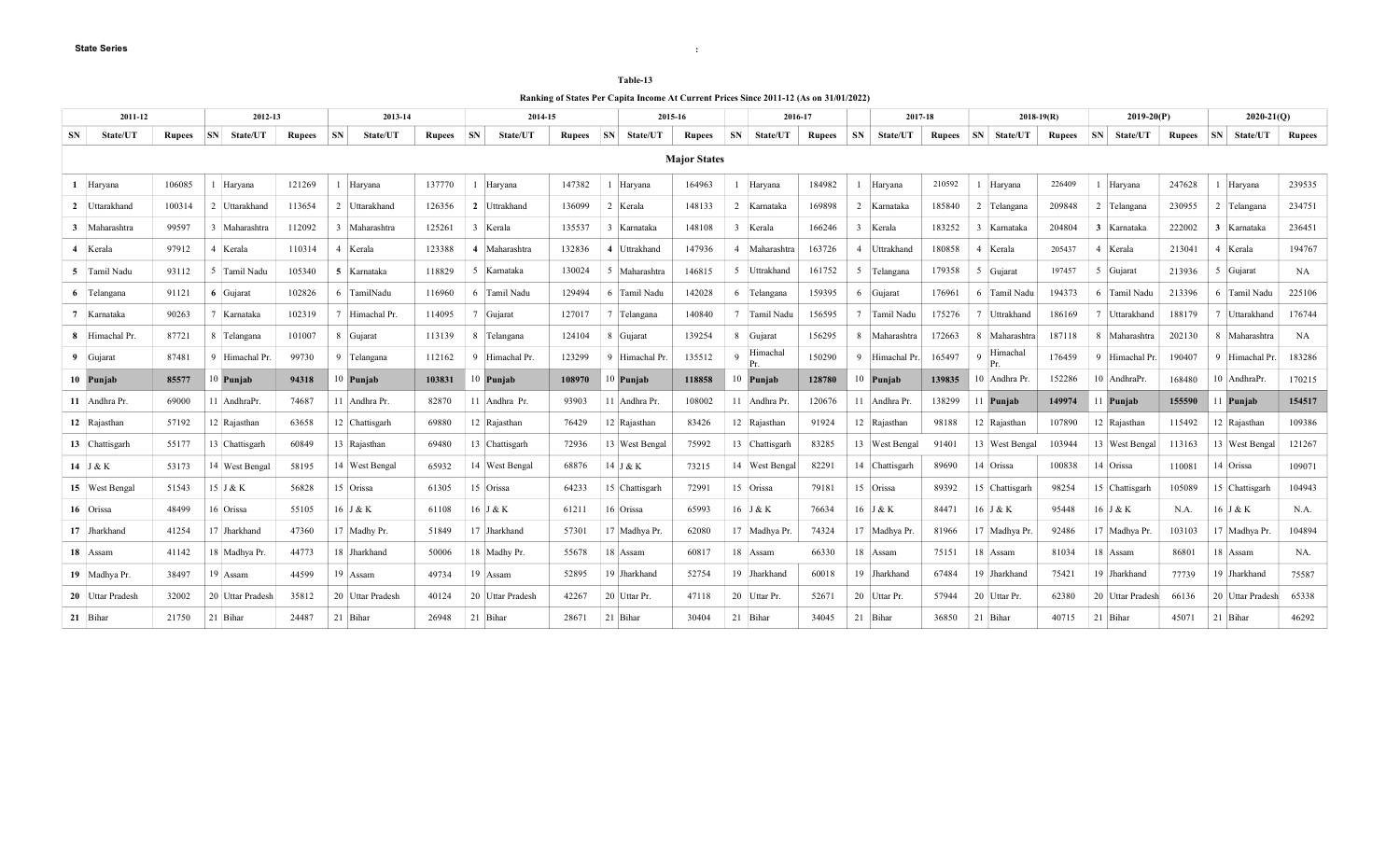| 2011-12<br>2012-13 |                    |               |    |                                   | 2013-14       |           |                  | 2014-15       | 2015-16   |                  |               | 2016-17 |                     | 2017-18       |           |                  | $2018-19(R)$  |                       |               | $2019-20(P)$  | $2020-21(Q)$     |               |           |                  |               |           |                            |               |
|--------------------|--------------------|---------------|----|-----------------------------------|---------------|-----------|------------------|---------------|-----------|------------------|---------------|---------|---------------------|---------------|-----------|------------------|---------------|-----------------------|---------------|---------------|------------------|---------------|-----------|------------------|---------------|-----------|----------------------------|---------------|
| <b>SN</b>          | State/UT           | <b>Rupees</b> | SN | State/UT                          | <b>Rupees</b> | <b>SN</b> | <b>State/UT</b>  | <b>Rupees</b> | <b>SN</b> | State/UT         | <b>Rupees</b> | SN      | <b>State/UT</b>     | <b>Rupees</b> | <b>SN</b> | <b>State/UT</b>  | <b>Rupees</b> | <b>SN</b><br>State/UT | <b>Rupees</b> | $\mathbf{SN}$ | <b>State/UT</b>  | <b>Rupees</b> | <b>SN</b> | State/UT         | <b>Rupees</b> | <b>SN</b> | State/UT                   | <b>Rupees</b> |
|                    |                    |               |    |                                   |               |           |                  |               |           |                  |               |         | <b>Small States</b> |               |           |                  |               |                       |               |               |                  |               |           |                  |               |           |                            |               |
|                    | $22 \vert$ Goa     | 259444        |    | $22$ Goa                          | 234354        |           | $22$ Goa         | 215776        |           | $22$ Goa         | 289185        |         | $22$ Goa            | 334576        |           | 22 Goa           | 378953        | $22$ Goa              | 411740        |               | 22 Goa           | 423716        |           | $22$ Goa         | 435959        | $22$ Goa  |                            | 455654        |
|                    | 23 Sikkim          | 158667        |    | 23 Sikkim                         | 174183        |           | 23 Sikkim        | 194624        |           | 23 Sikkim        | 214148        |         | 23 Sikkim           | 245987        |           | 23 Sikkim        | 280729        | 23 Sikkim             | 349163        |               | 23 Sikkim        | 375773        |           | 23 Sikkim        | 403376        |           | 23 Sikkim                  | 424454        |
|                    | 24 Arunachal Pr.   | 73540         |    | 24 Arunachal Pr.                  | 82626         |           | 24 Arunachal Pr. | 94135         |           | 24 Arunachal Pr. | 114789        |         | 24 Arunachal Pr.    | 116985        |           | 24 Mizoram       | 127107        | 24 Mizoram            | 155222        |               | 24 Mizoram       | 164708        |           | 24 Mizoram       | 188012        |           | 24 Mizoram                 | 210629        |
|                    | 25 Meghalaya       | 60013         |    | 25 Mizoram                        | 65013         |           | 25 Mizoram       | 77584         |           | 25 Mizoram       | 103049        |         | 25 Mizoram          | 114055        | 25        | Arunachal<br>Pr. | 124129        | Arunachal<br>25<br>Pr | 138836        | 25            | Arunachal<br>Pr. | 155076        | 25        | Arunachal<br>Pr. | 168679        |           | $\mid$ 25 Arunachal<br>Pr. | 178068        |
|                    | 26 Mizoram         | 57654         |    | 26 Meghalaya                      | 64036         |           | 26 Nagaland      | 71510         |           | 26 Nagaland      | 78367         |         | 26 Tripura          | 84267         |           | 26 Tripura       | 91596         | 26 Nagaland           | 102003        |               | 26 Tripura       | 113016        |           | 26 Tripura       | 125675        |           | 26 Tripura                 | 129995        |
|                    | 27 Nagaland        | 53010         |    | 27 Nagaland                       | 61225         |           | 27 Meghalaya     | 65118         |           | 27 Tripura       | 69857         |         | 27 Nagaland         | 82466         |           | 27 Nagaland      | 91347         | 27 Tripura            | 100444        |               | 27 Nagaland      | 109198        |           | 27 Nagaland      | 120518        |           | 27 Nagaland                | NA            |
|                    | 28 Tripura         | 47155         |    | 28 Tripura                        | 52574         |           | 28 Tripura       | 61815         |           | 28 Meghalaya     | 64638         |         | 28 Meghalaya        | 68836         |           | 28 Meghalaya     | 73753         | 28 Meghalaya          | 77504         |               | 28 Meghalaya     | 82653         |           | 28 Meghalaya     | 87170         |           | 28 Meghalaya               | 82182         |
|                    | 29 Manipur         | 39762         |    | 29 Manipur                        | 41230         |           | 29 Manipur       | 47798         |           | 29 Manipur       | 52717         |         | 29 Manipur          | 55447         |           | 29 Manipur       | 59345         | 29 Manipur            | 71507         |               | 29 Manipur       | 73795         |           | 29 Manipur       | 82437         |           | 29 Manipur                 | 87832         |
|                    |                    |               |    |                                   |               |           |                  |               |           |                  |               |         | U.Ts.               |               |           |                  |               |                       |               |               |                  |               |           |                  |               |           |                            |               |
|                    | 30 Delhi           | 185001        |    | 30 Delhi                          | 205568        |           | 30 Delhi         | 227900        |           | 30 Delhi         | 247209        |         | 30 Delhi            | 270261        |           | 30 Delhi         | 295558        | 30 Delhi              | 318323        |               | 30 Delhi         | 344350        |           | 30 Delhi         | 376221        |           | 30 Delhi                   | 354004        |
|                    | 31 Chandigarh      | 158967        |    | 31 Chandigarh                     | 180457        |           | 31 Chandigarh    | 203356        |           | 31 Chandigarh    | 212594        |         | 31 Chandigarh       | 230009        |           | 31 Chandigarh    | 252236        | 31 Chandigarh         | 280512        |               | 31 Chandigarh    | 305140        |           | 31 Chandigarh    | 330015        |           | 31 Chandigarh              | NA            |
|                    | 32 Puducherry      | 119649        |    | 32 Puducherry                     | 130548        |           | 32 Puducherry    | 148147        |           | 32 Puducherry    | 146921        |         | 32 Puducherry       | 172727        |           | 32 Puducherry    | 187356        | 32 Puducherry         | 198358        |               | 32 Puducherry    | 219785        |           | 32 Puducherry    | 221493        |           | 32 Puducherry              | 210467        |
|                    | 33   A & N Islands | 89100         |    | $\mid$ 33 $\mid$ A & N<br>Islands | 98777         |           | 33 A & N Islands | 111087        |           | 33 A & N Islands | 126344        |         | 33 A&N Islands      | 137064        | 33        | A&N<br>Islands   | 153904        | 33 A&N Islands        | 178709        | 33            | A&N<br>Islands   | 204254        |           | 33 A&N Islands   | 218649        |           | 33 A&N Islands             | NA            |
|                    | <b>ALL INDIA</b>   | 63462         |    | <b>ALL INDIA</b>                  | 70983         |           | <b>ALL INDIA</b> | 79118         |           | <b>ALL INDIA</b> | 86647         |         | <b>ALL INDIA</b>    | 94797         |           | <b>ALL INDIA</b> | 104880        | <b>ALL INDIA</b>      | 115224        |               | <b>ALL INDIA</b> | 125946        |           | <b>ALL INDIA</b> | 132115        |           | <b>ALL INDIA</b>           | 126855        |

**Source: Central Statistical Organisation,Govt. of India, New Delhi.**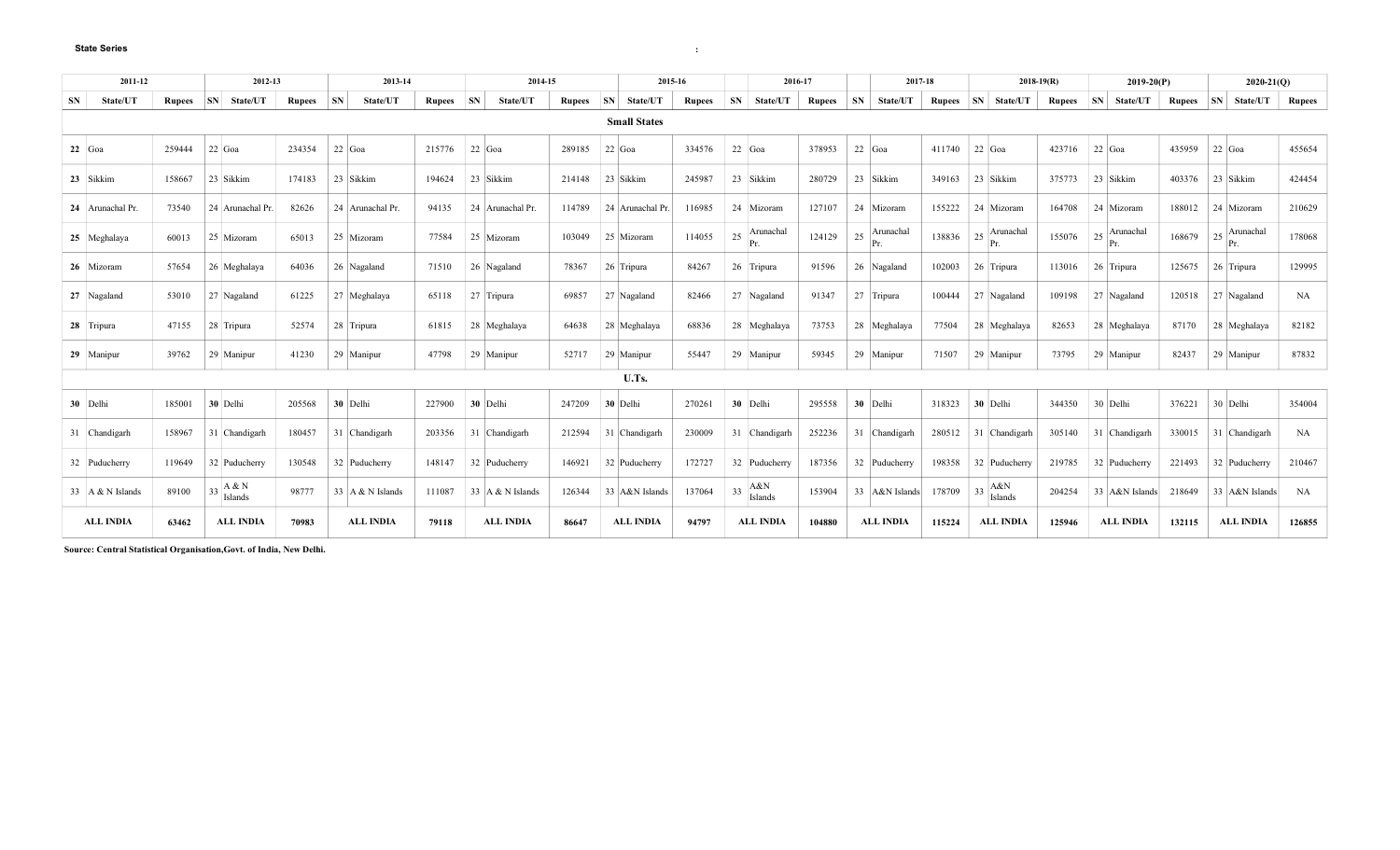| <b>Table-14</b> |
|-----------------|
|-----------------|

**Ranking of States Per Capita Income At Constant(2011-12) Prices Since 2011-12 (As on 31/01/2022)**

| 2011-12                  |               |    | 2012-13<br>2013-14 |               |               | 2014-15               |               |                | 2015-16                  | 2016-17       |                |                  |                       |                     | 2017-18             |               | $2018 - 19(R)$ |                  |           |                | $2019 - 20(P)$           |               |             | $2020 - 21(0)$       |               |        |                  |               |
|--------------------------|---------------|----|--------------------|---------------|---------------|-----------------------|---------------|----------------|--------------------------|---------------|----------------|------------------|-----------------------|---------------------|---------------------|---------------|----------------|------------------|-----------|----------------|--------------------------|---------------|-------------|----------------------|---------------|--------|------------------|---------------|
| State/UT<br>SN.          | <b>Rupees</b> | SN | State/UT           | <b>Rupees</b> | SN            | <b>State/UT</b>       | <b>Rupees</b> | SN             | State/UT                 | <b>Rupees</b> | <b>SN</b>      | State/UT         | Rupees SN             |                     | <b>State/UT</b>     | <b>Rupees</b> | SN             | State/UT         | Rupees SN |                | State/UT                 | <b>Rupees</b> | SN.         | State/UT             | <b>Rupees</b> | SN     | State/UT         | <b>Rupees</b> |
|                          |               |    |                    |               |               |                       |               |                |                          |               |                |                  |                       | <b>Major States</b> |                     |               |                |                  |           |                |                          |               |             |                      |               |        |                  |               |
| 1 Haryana                | 106085        |    | Haryana            | 111780        |               | Haryana               | 119791        |                | Haryana                  | 125032        |                | Haryana          | 137833                |                     | Haryana             | 150259        |                | Haryana          | 158039    |                | Haryana                  | 164976        |             | Haryana              | 176199        |        | Haryana          | 163992        |
| 2 Uttarakhand            | 100314        | 2  | Uttarakhand        | 106359        | $\mathcal{L}$ | Uttarakhan            | 112900        | $\overline{2}$ | Uttarakhand              | 118979        | $\overline{2}$ | Uttarakhand      | 127249                | 2                   | Uttarakhan          | 138784        |                | 2 Uttarakhand    | 148011    | 2              | Gujarat                  | 154887        | 2           | Gujarat              | 164310        | 2      | Karnataka        | 154123        |
| 3 Maharashtra            | 99597         | 3  | Maharashtra        | 104008        |               | Maharashtr            | 109597        | 3              | Maharashtra              | 115058        |                | 3 Maharashtra    | 122889                | $\overline{3}$      | Maharashtr          | 133686        |                | 3 Gujarat        | 143604    | $\mathbf{3}$   | Uttarakhand              | 150148        | 3           | Karnataka            | 155869        | 3      | Uttarakhand      | 153819        |
| 4 Kerala                 | 97912         |    | Kerala             | 103551        |               | Kerala                | 107846        |                | Kerala                   | 112444        | $\overline{4}$ | Gujarat          | 120683                | $\overline{4}$      | Karnataka           | 131186        | $\overline{4}$ | Karnataka        | 140745    | $\overline{4}$ | Karnataka                | 148645        | 4           | Telangana            | 152566        |        | Tamil Nadu       | 150990        |
| 5 Tamil Nadu             | 93112         | 5  | Tamil Nadu         | 97257         |               | 5 Gujarat             | 102589        | 5              | Gujarat                  | 111370        | -5             | Kerala           | 120387                |                     | 5 Gujarat           | 129738        | 5              | Maharashtra      | 139958    | -7             | Kerala                   | 147347        | .5          | Maharashtra          | 152566        | $\sim$ | Telangana        | 146278        |
| 6 Telangana              | 91121         | 6  | Gujarat            | 96683         | 6             | Tamil<br>Nadu         | 102191        |                | 6 Tamil Nadu             | 107117        |                | 6 Karnataka      | 116813 6 Kerala       |                     |                     | 129251        |                | 6 Kerala         | 137181    |                | 6 Maharashtra            | 147097        |             | 6 Kerala             | 149674        | -6     | Himachal Pr.     | 133189        |
| 7 Karnataka              | 90263         | 7  | Karnataka          | 95444         | 7             | Karnataka             | 102947        | 7              | Karnataka                | 105697        |                | Tamil Nadu       | 115875                | $7\phantom{.0}$     | Tamil Nadu          | 123206        |                | Tamil Nadu       | 133029    |                | 5 Telangana              | 146777        |             | Tamil Nadu   149329  |               |        | Kerala           | 131007        |
| $\bf{8}$  Himachal<br>Pr | 87721         | 8  | Telangana          | 92732         | $\mathbf{R}$  | Himachal<br>Pr        | 98816         | 8              | Himachal Pr.             | 105241        | $\mathbf{8}$   | Himachal<br>Pr   | 112723                | $\mathbf{R}$        | Himachal<br>Pr      | 122208        | 8              | Telangana        | 131503    |                | 8 Tamil Nadu             | 141844        |             | 8 Uttarakhand 149244 |               | -8     | Puniab           | 111833        |
| 9 Gujarat                | 87481         | -9 | Himachal Pr        | 92672         | 9             | Telangana             | 96039         | 9              | Telangana                | 101424        | 9              | Telangana        | 112267                | 9                   | Telangana           | 121512        | $\Omega$       | Himachal         | 129303    | $\mathbf{Q}$   | Himachal                 | 136664        | $\mathbf Q$ | Himachal Pr 142155   |               | -9     | AndhraPr         | 110453        |
| 10 Punjab                | 85577         | 10 | Punjab             | 88915         | 10            | Punjab                | 93238         |                | 10 Punjab                | 95807         | 10             | Puniab           | 100141                |                     | 10 Punjab           | 105848        |                | 10 Punjab        | 110857    |                | 10 Punjab                | 115592        |             | 10 Puniab            | 118134        |        | 10 Orissa        | 77108         |
| 11 Andhra Pr.            | 69000         | 11 | AndhraPr.          | 68865         |               | 11 AndhraPr.          | 72254         |                | 11 AndhraPr.             | 79174         |                | 11 AndhraPr.     | 88609                 |                     | 11 AndhraPr.        | 94115         |                | 11 AndhraPr.     | 103177    |                | 11 AndhraPr              | 107286        |             | 11 AndhraPr.         | 113927        |        | 11 Rajasthan     | 72297         |
| 12 Rajasthan             | 57192         | 12 | Rajasthan          | 58441         |               | 12 Chattisgarh        | 61409         |                | 12 Rajasthan             | 64496         |                | 12 Rajasthan     | 68565                 |                     | 12 Rajasthan        | 71324         |                | 12 Rajasthan     | 73109     |                | 12 Orissa                | 77623         |             | 12 Orissa            | 81774         |        | 12 Chattisgarh   | 72236         |
| 13 Chattisgarh           | 55177         |    | 13 Chattisgarh     | 56777         |               | 13 Rajasthan          | 61053         |                | 13 Chattisgarh           | 61122         |                | 13 Chattisgarh   | $61433$   13   Orissa |                     |                     | 67851         |                | 13 Orissa        | 72955     |                | 13 Rajasthan             | 75555         |             | 13 Rajasthan         | 78390         |        | 13 West Bengal   | 72202         |
| 14 J & K                 | 53173         |    | 14 West Bengal     | 53157         |               | 14 Orissa             | 54762         |                | 14 Orissa                | 55123         |                | 14 J & K         | 59967                 |                     | 14 Chattisgarh      | 67139         |                | 14 Chattisgarh   | 68374     |                | 14 Chattisgarh           | 72537         |             | 14 Chattisgarh       | 75278         |        | 14 Madhya Pr.    | 58334         |
| $15$ West<br>Bengal      | 51543         |    | $15$ J & K         | 52406         |               | 15 J & K              | 54088         |                | 15 West Bengal           | 54520         |                | 15 Orissa        | 58838                 |                     | $15$ West<br>Bengal | 60618         |                | 15 West Bengal   | 64007     |                | $15$ West<br>Bengal      | 68212         |             | 15 West Bengal 71719 |               |        | 15 Jharkhand     | 53489         |
| 16 Orissa                | 48499         |    | 16 Orissa          | 51087         | 16            | West<br><b>Bengal</b> | 53811         |                | 16 J & K                 | 50724         |                | 16 West Bengal   | 57255                 |                     | 16 J & K            | 60557         |                | 16 J & K         | 63195     |                | 16 J & K                 | 67697         |             | 16 Madhya Pr.        | 61298         |        | 16 Uttar Pradesh | 40310         |
| 17 Jharkhand             | 41254         | 17 | Jharkhand          | 44176         | 17            | Jharkhand             | 43779         |                | 17 Jharkhand             | 48781         |                | 17 Assam         | 50642                 |                     | $17$ Assam          | 53575         |                | 17 Assam         | 57835     |                | 17 Assam                 | 59943         |             | 17 Assam             | 60660         |        | 17 Bihar         | 31017         |
| 18 Assam                 | 41142         | 18 | Assam              | 41609         |               | 18 Assam              | 43002         |                | 18 Assam                 | 44809         |                | 18 Madhya Pr.    | 47351                 |                     | 18 Madhya Pr.       | 52782         |                | 18 Madhya Pr.    | 54824     |                | 18 Madhya Pr.            | 59000         |             | 18 Jharkhand         | 57246         |        | 18 Gujarat       | NA.           |
| 19 Madhya Pr.            | 38497         | 19 | Madhya Pr.         | 41142         |               | 19 Madhya Pr.         | 42548         |                | 19 Madhya Pr.            | 44027         |                | 19 Jharkhand     | 44524                 |                     | 19 Jharkhand        | 48826         |                | 19 Jharkhand     | 52277     |                | 19 Jharkhand             | 56133         |             | 19 Uttar Pradesl     | 42888         |        | 19 Maharashtra   | NA            |
| $20$ Uttar<br>Pradesh    | 32002         | 20 | Uttar<br>Pradesh   | 32908         | 20            | Uttar<br>Pradesh      | 34044         |                | $_{20}$ Uttar<br>Pradesh | 34583         | 20             | Uttar<br>Pradesh | 36973                 | 20                  | Uttar<br>Pradesh    | 40847         | 20             | Uttar<br>Pradesh | 41771     |                | $_{20}$ Uttar<br>Pradesh | 42523         |             | 20 Bihar             | 30621         |        | $20$ J & K       | NA            |
| $21$ Bihar               | 21750         | 21 | Bihar              | 22201         |               | 21 Bihar              | 22776         |                | 21 Bihar                 | 23223         | 21             | Bihar            | 24064                 |                     | 21 Bihar            | 25455         | 21             | Bihar            | 26719     |                | 21 Bihar                 | 29092         |             | $21$ J & K           | <b>NA</b>     |        | 21 Assam         | NA            |